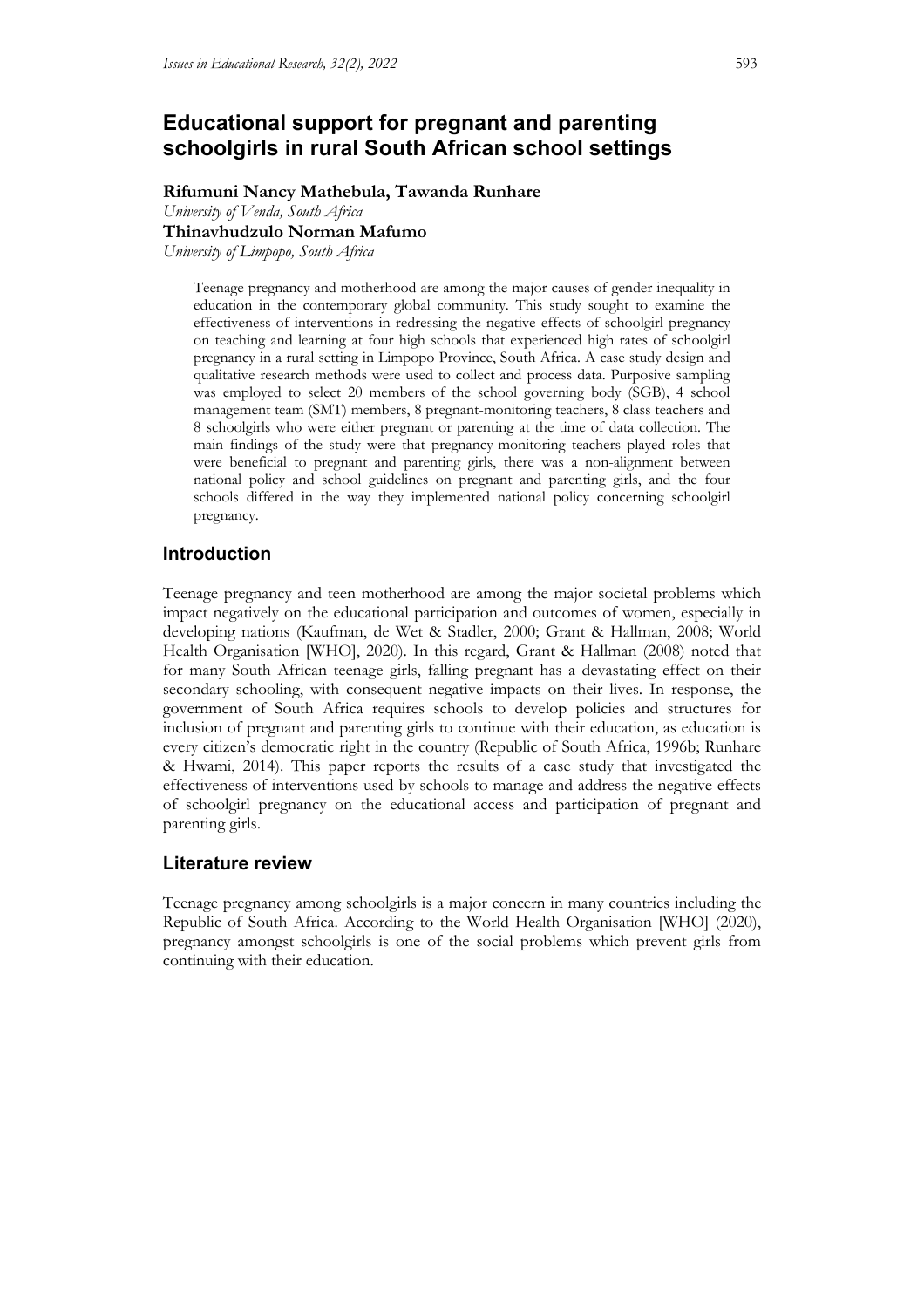Studies show that adolescent pregnancy is a universal social and educational concern in developed, developing and underdeveloped countries (Panday et al., 2009; Maputle et al., 2015; WHO, 2020; Ramalepa et al., 2021).

#### **Prevalence of adolescent pregnancy in developed countries**

In the developed world, some studies indicate that even the United States of America (USA) also has high adolescent pregnancy rates. Studies conducted in 2019 showed that the United States' adolescent birth rate was 16.9 births per 1,000 females between the ages 15 and 19 (National Centre for Health Statistics, 2022). For example, in 2019 Arkansas had the highest teenage birth rate of 30.0 births per 1,000 women while Louisiana had teen birth rate of 27.8 births per 1,000 women. European Union (EU) member states are not exceptions. A study conducted in 2020 established that Romania had the highest adolescent pregnancy amongst the EU member states. Romania had 19 million people and approximately 10% of all newborns were delivered to adolescent mothers (AFP, 2021). The study found that a total of 673 girls under 15 had given birth and around 15,915 young mothers aged between 15 and 19 gave birth, with a majority of these being for the second time.

#### **Prevalence of adolescent pregnancy in Sub-Saharan Africa**

Studies conducted revealed that currently, Sub-Saharan Africa has the highest regional rate of adolescent pregnancy in the world (UNICEF, 2019; World Bank, 2020). A study conducted by World Bank (2020) found that in 2018, the regional adolescent birth rate was more than double the global average. The estimated global adolescent birth rate was 42 births per 1,000 girls aged 15 to 19 and Sub-Saharan Africa was having 101 births per 1,000 girls within the same age range. For instance; Niger had 184 births per 1,000 girls while Rwanda had 39 births per 1,000 girls (World Bank, 2020). These figures are indicative of educational attrition which causes gender imbalance in education in the region. In the southern region of the continent, Zimbabwe is one of the countries with a massive problem of adolescent pregnancy. It was reported that between January and February 2021, Zimbabwe recorded approximately 5,000 pregnant girls and 1,800 who entered early marriages (Mavhunga, 2021). The report attested that,

The country has a high adolescent fertility rate of 108 per 1,000 among young women aged 15 to 19 years. This is against average fertility rate of 101 births per 1,000 young women aged between 15 and 19 in sub-Saharan Africa. (Mavhunga, 2021, p.3).

Uganda is another Sub-Saharan Africa country which is highly affected by adolescent pregnancy. In 2016, a qualitative research was conducted by Nabugoomu and colleagues in Eastern Uganda, Jinja district, between March and May (Nabugoomu et al., 2020). Indepth interviews were conducted with 101 purposively sampled participants who included adolescent mothers, family members, and workers in government and non-government organisations (NGOs). The study revealed various findings which included neglect by parents, lack of knowledge on how to avoid pregnancy, pressure to contribute to family welfare through early marriage or sexual transactions, and lack of community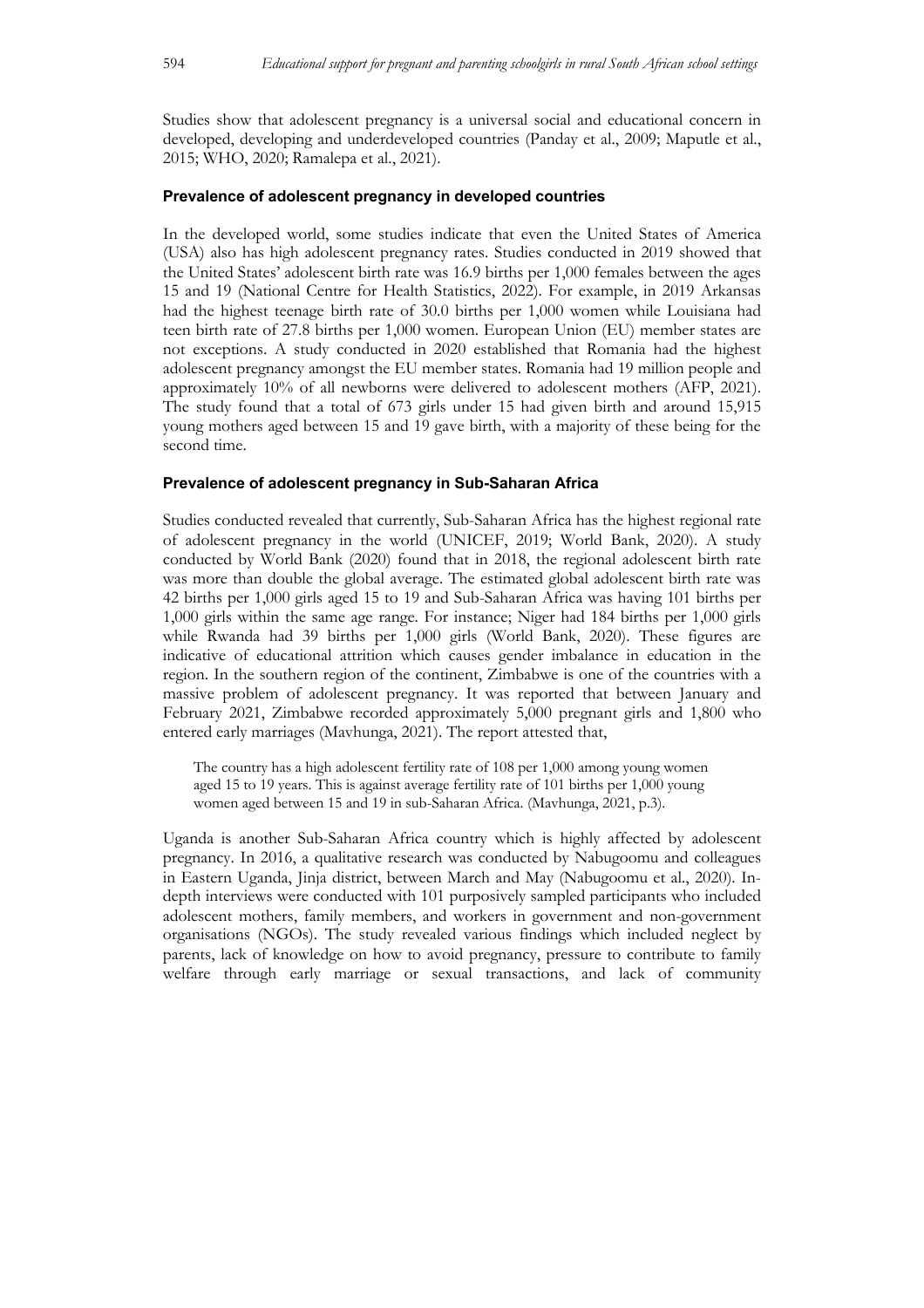responsibility, as well as cultural beliefs that promote early marriage/childbearing. The study also found that media influences, peer pressure and lack of role models contribute to high rate of adolescent pregnancy (Nabugoomu et al., 2020).

Generally, UNICEF (2019) reported that in the Sub-Saharan Africa, indicated that four in ten women aged between 20 and 24 reported having given birth for the first time by the age of 18 as compared to the South Asian region which was one in ten women.

In 2017, Demographic and Health Surveys (DHS) gathered birth data on the 15 to 19 year-old sub-group. The survey was conducted in 60 United States Agency for International Development (USAID)-assisted countries in more- and less-developed regions. Analysis was conducted by the USAID Knowledge Management Services II project. The study found that 22.5 million adolescents aged 15 to 19 gave birth. The study also revealed that "approximately 4.1 million adolescents gave birth to a second or higherorder child" (Norton et al., 2017: 547-548).

### **Prevalence of adolescent pregnancy in South Africa**

Teenage pregnancy among school-going girls has grown at an alarming rate and is a serious concern in South African society. Media reports showed that in 2019, the number of births by adolescent mothers in all nine provinces was 124,628 (Maqhina, 2019). On 13 December 2019, the Independent Media released a statement by the Minister of Basic Education who confirmed that, "A total of 3,529 deliveries were reported among 10 to 14-year-olds and 121,099 among 15 to 19-year old respectively." (Maqhina, 2019, p.2).

The summary in Table 1 is indicative that the prevalence of adolescent pregnancy in South Africa in all the nine provinces ranges from above 3500 to over 30,000 for the 15 to 19 years age group, and almost 100 to nearly 1,000 for girls from 10 to 14 years.

| Province      | Pregnant girls<br>15-19 years | Pregnant girls<br>$10-14$ years |  |
|---------------|-------------------------------|---------------------------------|--|
| KwaZulu-Natal | 34,482                        | 989                             |  |
| Eastern Cape  | 16,742                        | 425                             |  |
| Limpopo       | 16,210                        | 377                             |  |
| Gauteng       | 14,501                        | 419                             |  |
| Mpumalanga    | 11,229                        | 590                             |  |
| Western Cape  | 10,675                        | 312                             |  |
| North West    | 7,700                         | 157                             |  |
| Free State    | 5,618                         | 161                             |  |
| Northern Cape | 3,942                         | 99                              |  |
| Total         | 121,099                       | 3529                            |  |

Table 1: Summary of prevalence of adolescent pregnancy by province and by age

Source: Maqhina (2019)

Evidence from media coverage reflects on continuous increase of schoolgirl pregnancy in South Africa, specifically in Gauteng Province. On 17 August 2021, Gauteng Health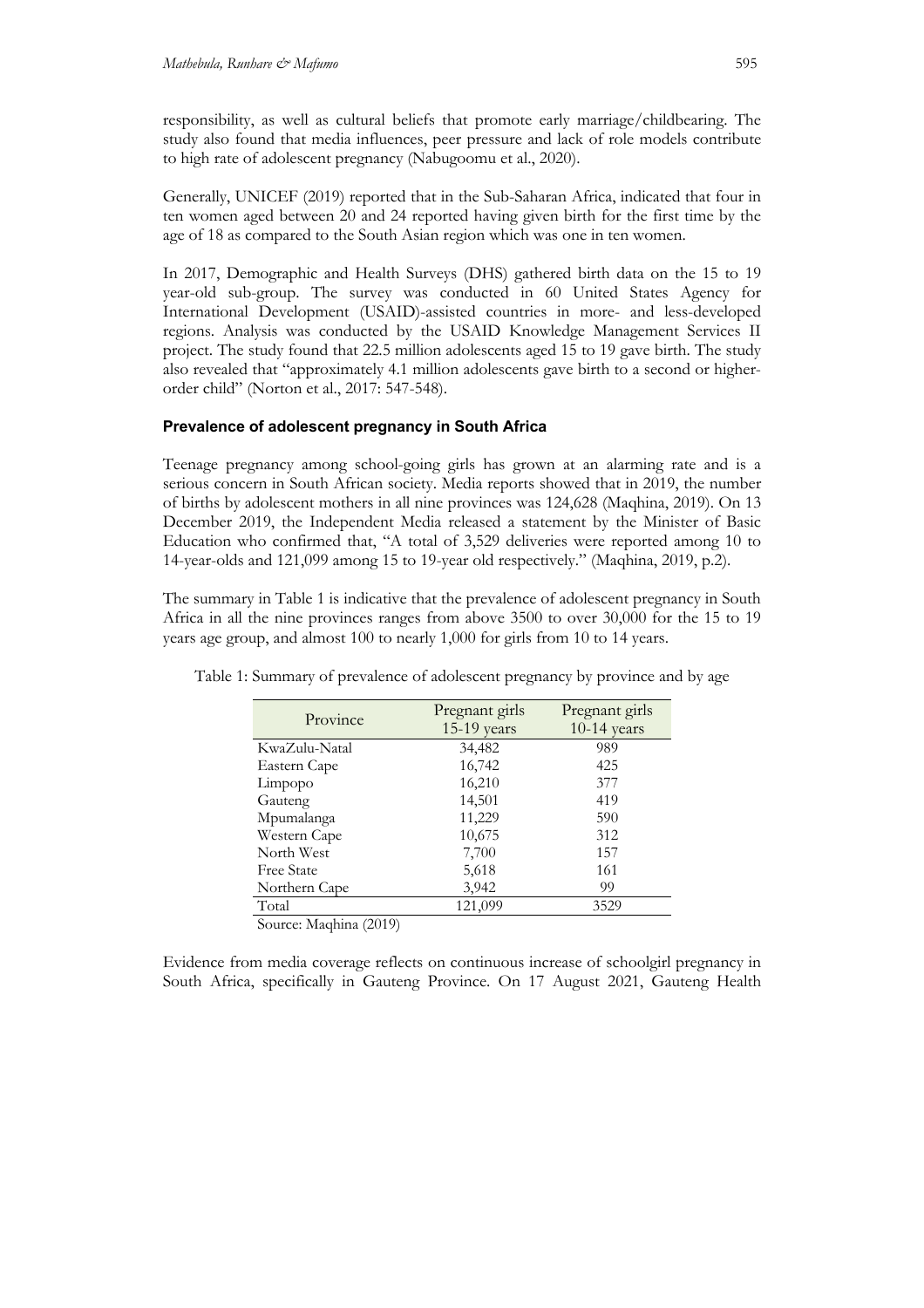Department MEC confirmed that, "Gauteng recorded 23,226 teenage pregnancies between April 2020 and March 2021, with 934 girls between the ages of 10 and 14 giving birth" (Bhengu, 2021:1).

The reports point to adolescent pregnancy as a severe barrier to the accomplishment of the country's *National Development Plan 2030,* which identifies education as its basic component due to the significant role that the education system plays in building an inclusive society (Republic of South Africa, n.d.).

## **Impact of early motherhood on education**

Literature indicates that teenage pregnancy is one of the roots of violation to a girl's right to education as their education is negatively affected although it also has health, social, physical and psychological consequences (United Nations Convention on the Rights of the Child, 1989). Several studies have shown that although girls can return to school after becoming mothers, they face many challenges in trying to balance motherhood and the demands of schooling (Chigona & Chetty, 2008; Panday et al., 2009; Ramalepa et al., 2021; Runhare & Hwami, 2014).

### **Educational challenges faced by pregnant and parenting girls**

Pregnant and parenting girls experience many educational challenges which negatively impact on their education. According to the World Health Organisation (2010), the major challenges that inhibit the education of pregnant and parenting girls include poor school attendance due to health conditions, poor academic performance due to child-rearing problems, and drop out from school due to various reasons such as social problems, financial problems, and health condition of both the mother and the child. Similarly, other studies have indicated that schoolgirl pregnancy causes disruption of learning due to absenteeism and school dropout (Chigona & Chetty, 2008; Panday et al., 2009; Ramalepa et. al 2021).

To creating a health-promoting and health-seeking schools, some countries including South Africa, have laws, policies and measures to manage schoolgirl pregnancy, which vary but are comparable. South Africa has signed several United Nations Conventions. The United Nations Convention on the Rights of the Child (UNCRC), Article 28(1) (e) states that South Africa must take measures to encourage regular attendance at schools and the reduction of drop-out rates (UNCRC, 1989). In the same note, the Constitution of the Republic of South Africa Act 108 of 1996 Section 9(3), explicitly prohibits discrimination on the grounds of pregnancy. Based on this, South Africa has adopted continuation policy. A South African policy, "Measures for the Prevention and Management of Learner Pregnancy 2007" allows schoolgirls to return to school after giving birth (Department of Education [DoE], 2007). The core principles of the policy guidelines safeguard the educational interests of the pregnant schoolgirl.

The Zimbabwe government included measures that aimed to democratise formal schooling for pregnant schoolgirls in a Ministerial policy titled "Discipline in schools: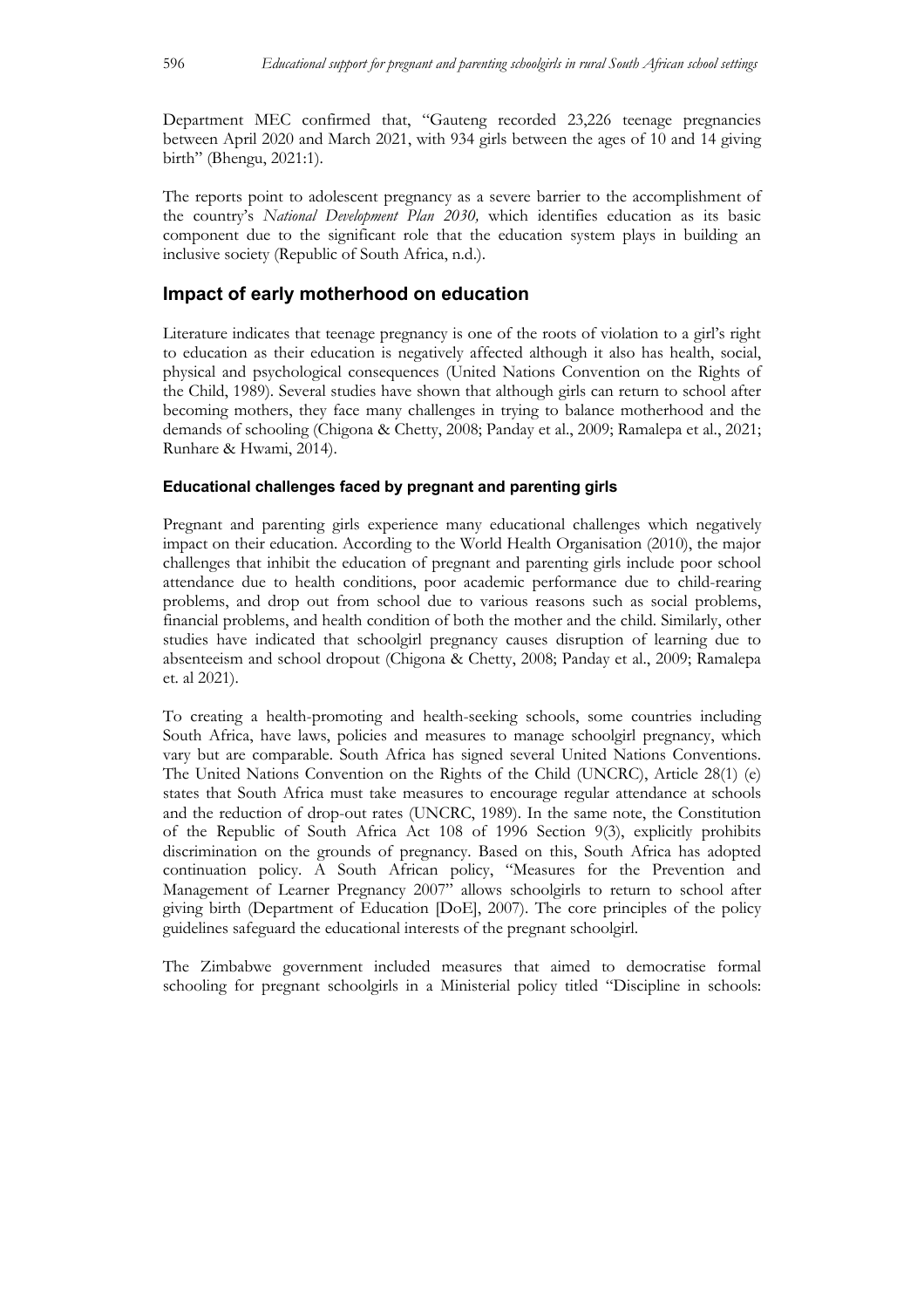Suspension, exclusion, expulsion and corporal punishment" (Ministry of Education Sport and Culture [MoESC], Policy Circular Minute, P.35., 1999). According to Zimbabwe Education Act, Chapter 25:04 of 1996, "every child of school going age has a fundamental right to education". In the USA, there are two legislations regarding learner pregnancy namely; the Educational Amendment Act of 1972 which is also referred to as Title IX and the Women Educational Equity Act of 1975 (WEEA). These laws advocate for the rights of pregnant schoolgirls to continue with education (McGaha-Garnnet, 2007).

In this regard, pregnant schoolgirls are given the legal right of education just like any other child or learner who is not pregnant.

### **Intervention in managing schoolgirl pregnancy in developing countries**

There are many interventions in managing schoolgirl pregnancy implemented by various developing countries, but we chose Philippines, where the campaign is comparable to South African national policy on management of learner pregnancy. The national policy states that role players in managing and prevention of schoolgirl pregnancy must include, "parents, learners, educators, communities, non-governmental organisations (NGOs), the South Africa Police Services (SAPS), and the Department of Education, Health and Social Development" (DoE, 2007:1). Philippines campaign on intervention for adolescent pregnancy also involves community spirit.

Philippines as a developing country in Southeast Asia faces a serious challenge of high rates of adolescent pregnancy. According to UNFPA Report 2015, Philippines is the only country in Southeast Asia where teenage pregnancies were not falling. On 11 August 2017, Western Philippines University launched the campaign to address prevention and response to teenage pregnancy. The campaign was named *Babaenihan* which combines the Tagalog words for "women" and "community spirit" (Villamor, 2017). The launch was an open forum on teenage pregnancy, and it was conducted with high school students. During the launch, the Vice President was cited as saying, "We want to focus on 10- to 19-year-old girls. We want them to maximize their potential, so we want to hear from them about the challenges they're facing, particularly teenage pregnancy" (Villamor, 2017). The United Nations Population Fund (UNFPA) Country Representative stated, "Too many young girls do not have access to correct information, advice and services to prevent pregnancy" (Villamor, 2017). Comparable to South African national policy, the campaign was the collaboration of various stakeholders including the UNFPA, the Office of the Vice President, the public and private sectors, as well as civil society partners.

### **Intervention strategies in managing schoolgirl pregnancy in South African schools**

Despite the intervention strategies which are implemented, many countries continue to experience a high incidence of teenage pregnancy. Studies show that numerous prevention interventions and programs have been introduced in South Africa by government and non-governmental organisations (NGO). These interventions include school-based sexual education, peer education programs, adolescent friendly clinic initiatives, mass media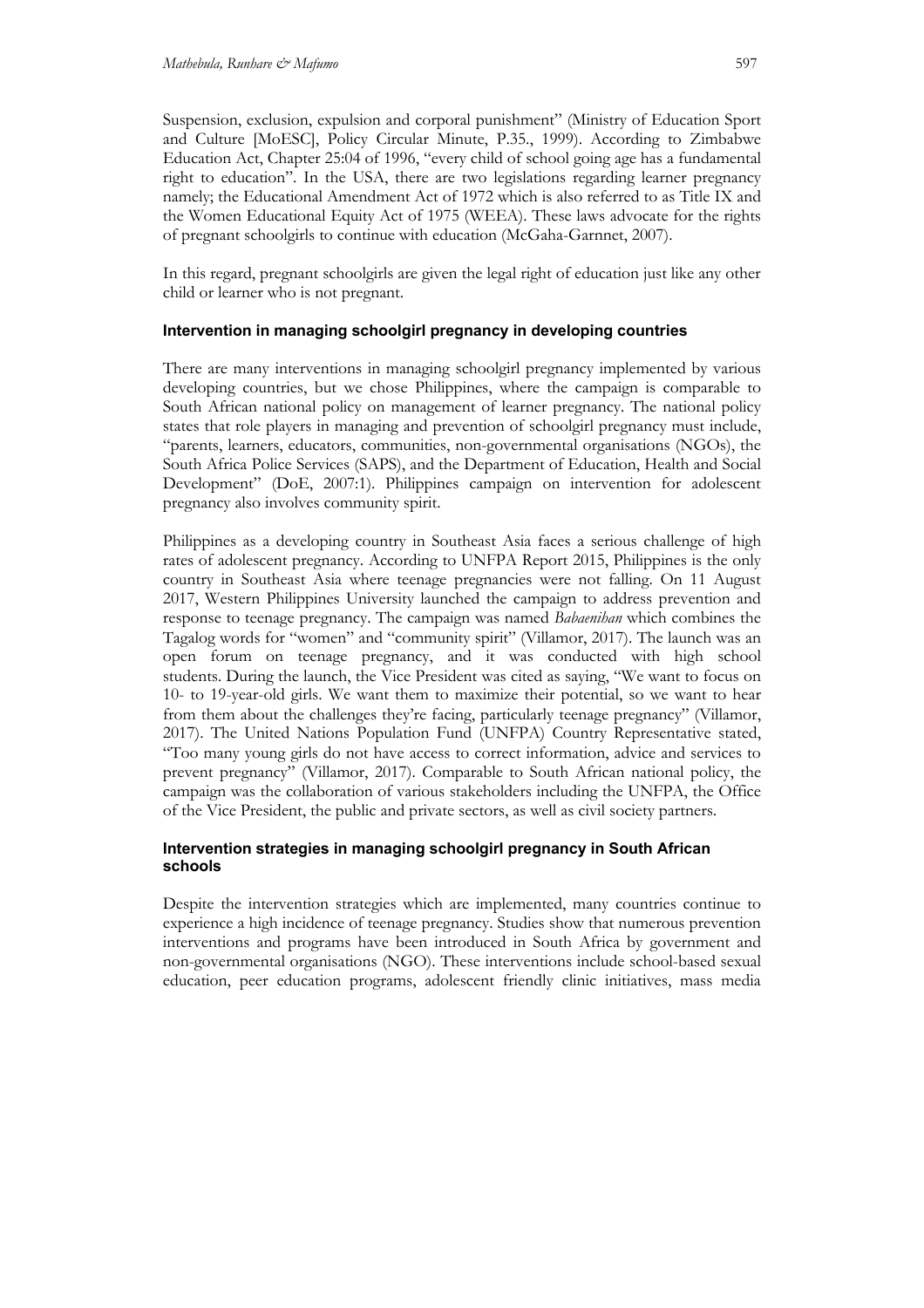interventions (e.g. Khomanani, Soul City and Love Life), as well as community campaigns (Panday et al., 2009).

In addition to such programs, the then Deputy President of South Africa, Mr Cyril Ramaphosa (now President of the Republic) launched two interventions in 2015 and 2017, namely *B-Wise* and *She conquers*. The *B-Wise* interactive mobi-site was launched in 2015 to address issues such as sexual and reproductive health, among others. *She conquers* focused on HIV infections, unwanted pregnancies and school dropout amongst girls and young women. However, the primary focus of all these interventions was to prevent human immunodeficiency virus (HIV) (Panday et al., 2009) may be a contributing reason for young mothers failing to complete their studies (Grant & Hallman, 2008). Comparably, in Indonesia, policies related to sexuality are rarely designed to suit health or educational concerns. This evidenced in a study titled, "HIV and Sexual Health Education in Primary and Secondary Schools" which was conducted in Indonesia, with a focus on the biology of sexual reproduction and not on sexual practices in social contexts.

On 31 July 2019, the Basic Education Minister and Education Ministers from African countries including Uganda, Kenya and Zimbabwe launched the *Let's Talk* unintended pregnancy awareness campaign. The campaign was launched in Gauteng Province. *Let`s Talk* is the early and unintended pregnancy (EUP) campaign for girls across the continent. It promotes social and behaviour change to reduce early and unplanned pregnancies across 21 countries in the Eastern and Southern Africa region. Literature indicates this region has one of the highest adolescent fertility rates in the world. South Africa is not an exception, studies revealing that 82,000 schoolgirls between the ages of 14 and 19 falling pregnant in 2017 in South Africa. During the launch, the Basic Education Minister was cited saying, "As the education sector, we are especially apprehensive of the resultant high drop-out rates from school by young girls who experience unplanned and early pregnancies" (South African Government News Agency, 2019). South Africa pinned its hopes on a social and behaviour change campaign to curb early and unplanned teen pregnancies.

## **Theoretical landscape**

The study was underpinned on liberal feminist theory. According to Giddens (2001:692), the liberal feminist theory "is a theory which believes that gender inequality is produced by reduced access for women and girls to civil rights and allocation of social resources such as education and employment". According to Stromquist (2005), liberal feminists advocate for equal rights for women and demand equitable access to human rights provisions. However, literature indicate that that pregnant schoolgirls face barriers that affect their access to education due to increased discrimination, maltreatment and unequal treatment (Chigona & Chetty, 2008; Panday et al., 2009; Maputle et al., 2015). Meanwhile the promotion of equality and prevention of unfair discrimination Act No. 4 of 2000 states that pregnant schoolgirls shall not be unfairly discriminated (Republic of South Africa, 2000).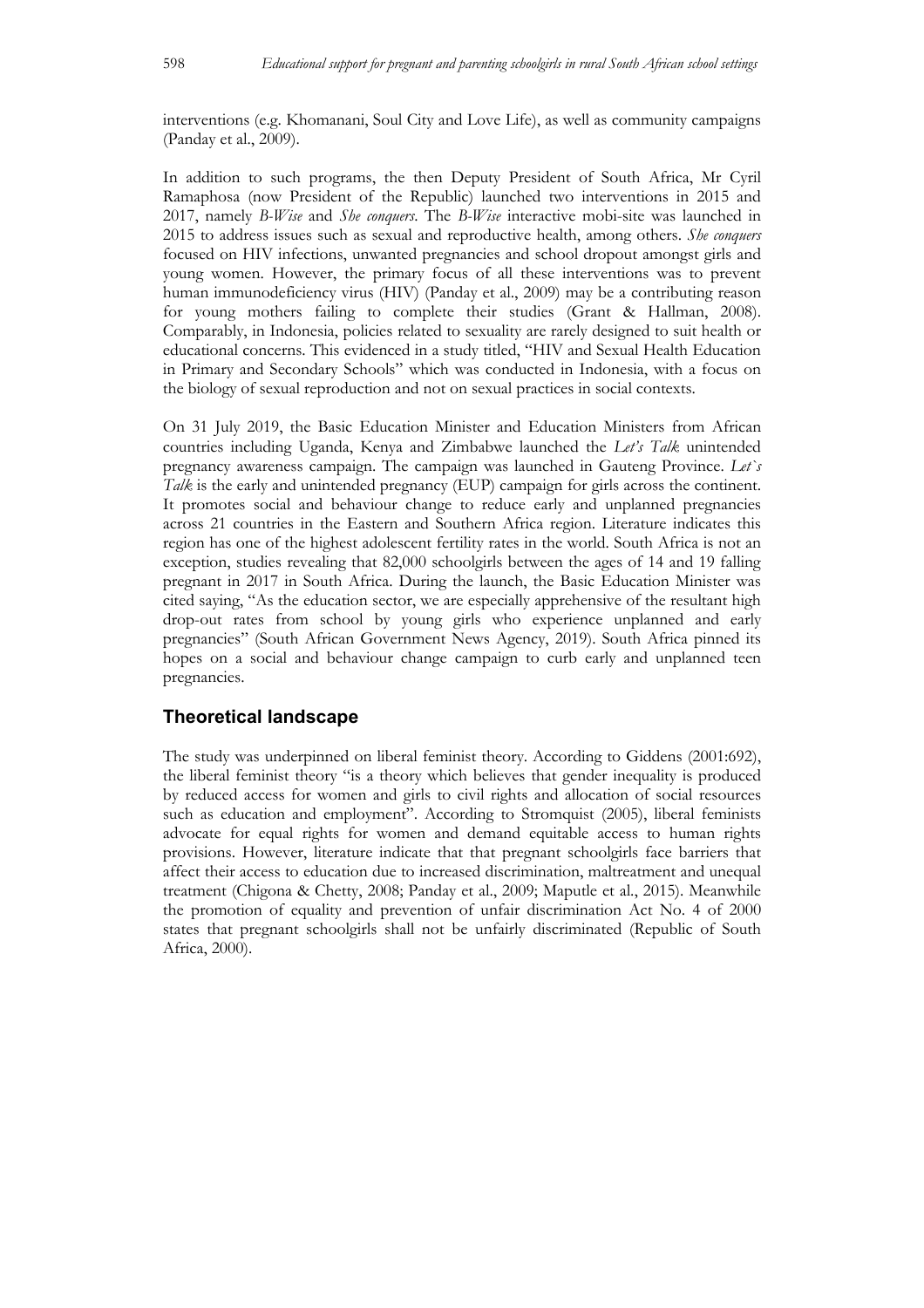Liberal feminists acknowledge that schools and education are positive because education improves the well-being of women. Their goal is to improve the existing education system as they view schools as agents of social change for women liberation socially as well as economically (Samkange, 2015). They resist legislative intervention that would oppose the judgements of women hence they believe that change is accomplished through education and empowerment of women. This is in line with the Department of Basic Education which recognises the responsibility and influence of the education system on learner pregnancies in public schools by establishing the national policy guidelines (Department of Education [DoE], 2007). In line with the liberal feminist perspective, this study investigated how the four secondary schools served the educational needs of pregnant and parenting girls so that pregnancy may not be a hurdle for their educational access, opportunity and life chances.

### **Problem statement**

Studies conducted world-wide have shown that adolescent pregnancy or early motherhood is a global challenge (UNICEF, 2008; WHO, 2020; Ramalepa et al., 2021). Adolescent childbearing is generally considered a social problem with costs to the teenage mother, her child and society at large (UNICEF, 2008; WHO, 2015). Globally teenage pregnancy has been a major interference to the educational achievement of female learners (WHO, 2020). In South Africa, the problem of schoolgirl pregnancy and early motherhood is also of great concern as observed by Galal (2021) that between 2018-2019, nearly 5% of the girls between 14 and 19 years were pregnant. This could be an indication of educational loss which creates gender disparity in educational access and participation in favour of boys and men. Fortunately, South Africa is one of the countries on the continent that has democratised access to education by pregnant and parenting girls (Runhare & Vandeyar, 2012; Runhare & Hwami, 2014). While provision for basic access to schooling by pregnant and parenting girls is guaranteed in South Africa, the nature and extent to which pregnant and parenting girls are supported by schools has not been adequately investigated and reported in the country. Most studies have focused on prevalence, causes and educational challenges of teenage pregnancy (Chilisa, 2002; Chigona & Chetty, 2008; Panday et.al, 2009; Nkosi & Pretorius, 2019; Ramalepa et al., 2021), while the provision of educational interventions for enrolled pregnant and parenting girls still has knowledge gaps which this study sought to reduce.

## **Research method**

In pursuit of the objective of evaluating the effectiveness of the interventions that schools provide to pregnant and parenting girls they have enrolled, a case study research design and qualitative data gathering and analysis were employed. These enabled originality and naturality in studying the problem at hand in real school settings (Maree, 2010; Yin, 2016). The study participants were drawn from four purposively selected secondary schools as these provided rich and relevant data, having high rates of schoolgirl pregnancy. As a case study of four schools in a rural setting, the findings may not be generalised to a wider population of schools (Cohen et. al, 2007), but may be applicable to schools facing similar challenges as those found at the study sites for this research.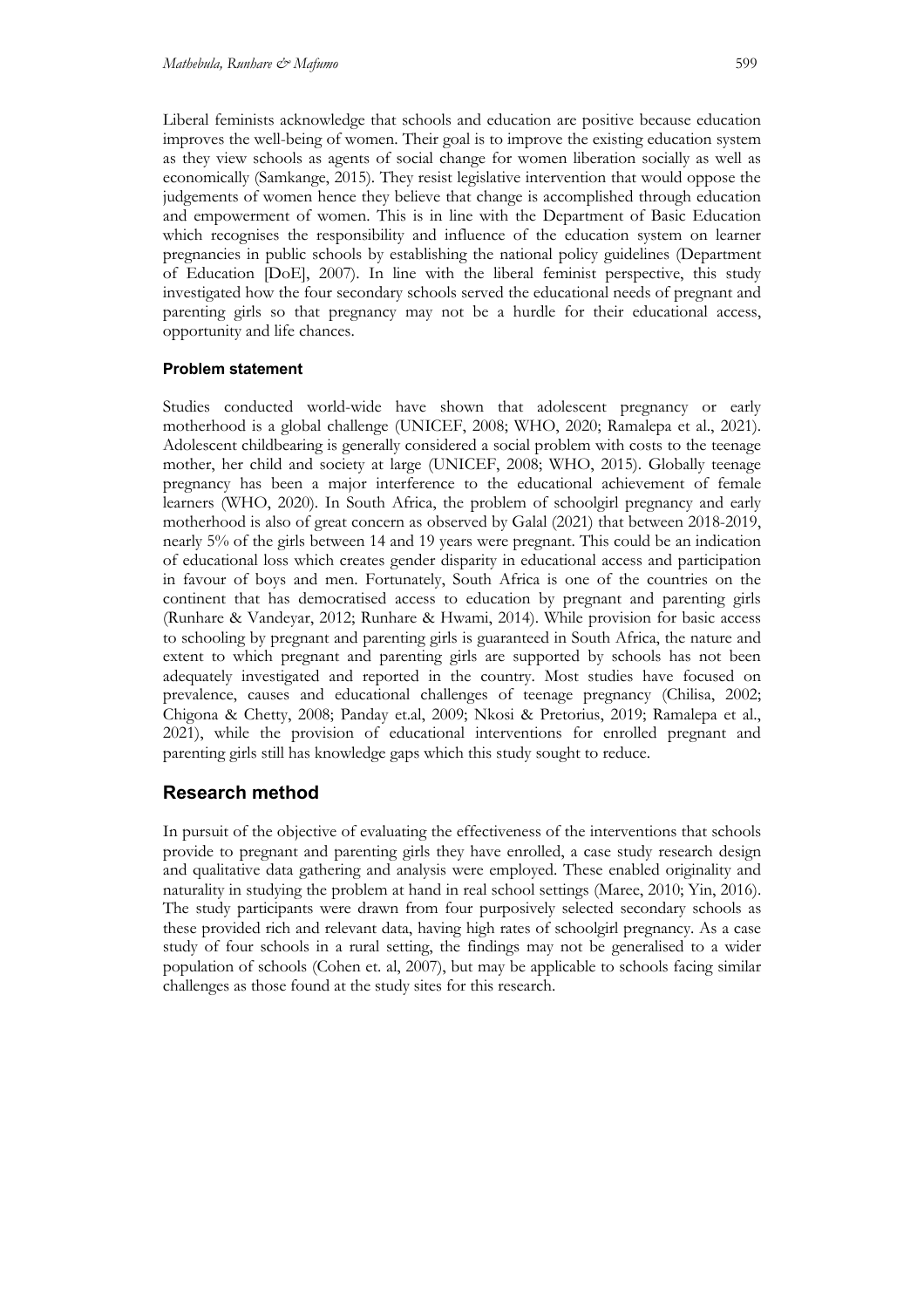#### **Sampling and study sample**

We used both purposive and snowball sampling to select 48 participants who were relevant to the research objectives of the study (Maree, 2011). The 48 participants included 20 SGB members, 4 SMT members, 8 pregnancy-monitoring teachers, 8 class teachers, and 8 pregnant and parenting girls who were attending school. The SGBs were selected because they are responsible for the *Learners' Code of Conduct* on managing learner pregnancy as mandated by the South African Schools Act (SASA) No 84 of 1996 (Republic of South Africa, 1996b). Members of SMT were included because they are school policy implementers; pregnancy-monitoring teachers were included because they serve in the committee that implements school policies on schoolgirl pregnancy (Department of Education [DoE], 2007); and class teachers were included as they are directly in charge of teaching, monitoring and supporting pregnant and parenting girls. We used snowball sampling to select 8 pregnant and parenting girls who were willing to participate in the study, as it focused on some sensitive aspects of their life experiences (Cohen et. al, 2007). Each pregnant and parenting girl was requested to help identify another girl who could accept taking part in the study.

#### **Data collection and analysis**

Data were gathered using document analyses, individual and focus group interviews FGIs), to complement each other, and provide triangulation measures which strengthened study findings. The study opted to use individual face-to-face interviews to collect data from the SMTs, the pregnancy-monitoring teachers, the class teachers and the pregnant and parenting girls. Individual interviews enabled follow-ups on matters emerging from the study of documents and FGIs. The study also used focus group interviews to collect data from the SGBs concerning formulation of school policy.

Data were collected between July and August 2018. The pregnancy monitoring register, attendance register, and records of school discipline were studied between 2017 and June 2018. These records helped to determine trends in school attendance before, during and after pregnancy, noting names of PPLs, ages, grades, frequency of their names, and nature of their offences, particularly related to absenteeism, incomplete or no submission of school work, late coming, attendance of morning and afternoon studies, enrichment classes, etc.

We had an engagement with the study participants. As lead researcher, I personally went to the four schools, conducted interviews as guided by the interview schedules, and gathered in-depth information from the participants of the study. Audio recordings were used for interviews and later transcribed and translated from Xitsonga and Sepedi to English.

Documents such as circuit records on learner pregnancy, attendance and pregnancy monitoring registers were used to complement narrative data from study participants. We also studied administrative documents such as the *Learners` Code of Conduct* to get a deeper understanding of how learner pregnancy is managed at the four participating schools.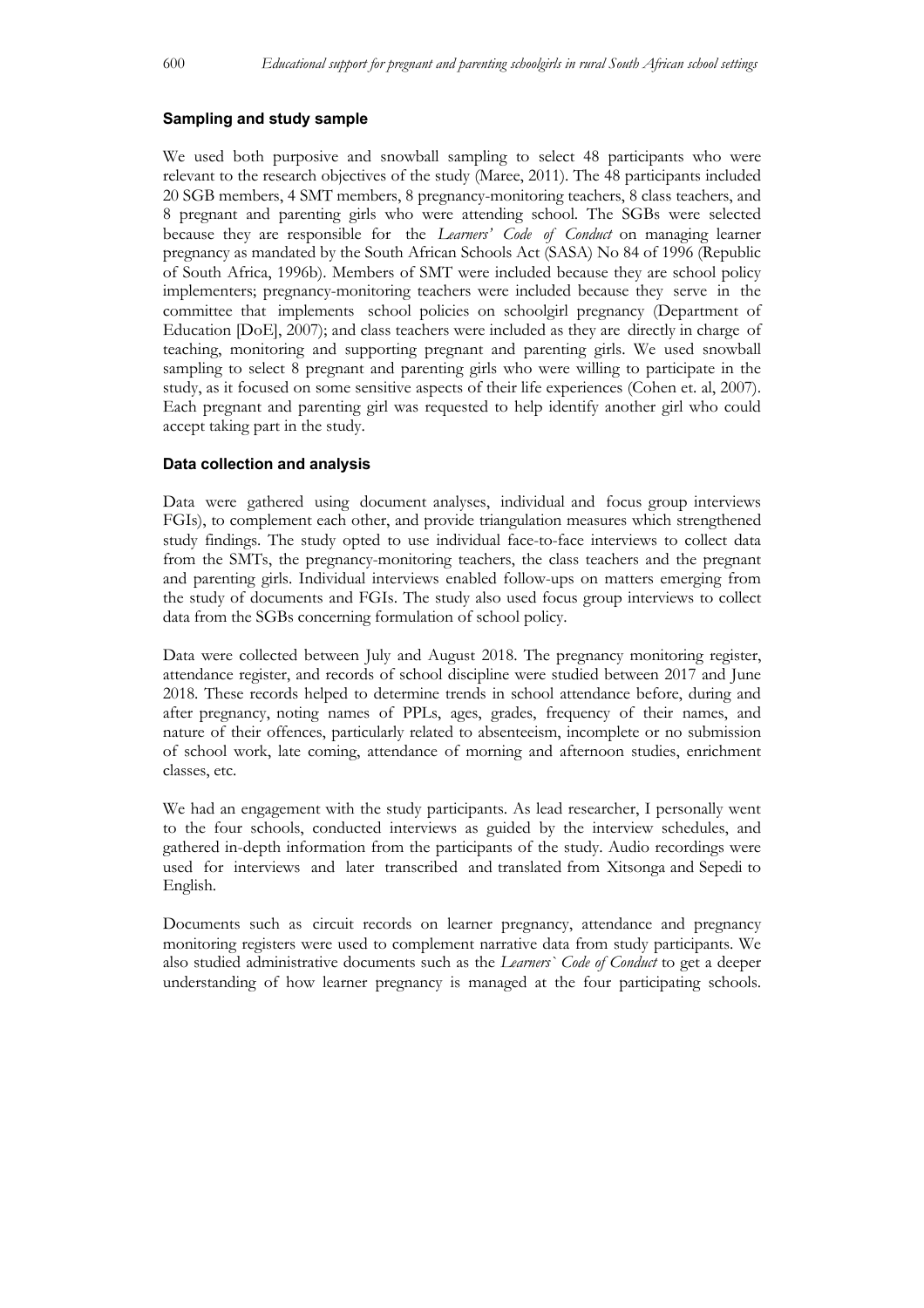When studying the Learners Code of Conduct, I strongly considered the fact that the Learners` Code of Conduct must have provisions for management of learner pregnancy as mandated by SASA No. 84 of 1996. In the administrative documents or Learners` Code of Conduct under the section which deals with management of learner pregnancy, the following were noted: conditions of managing learner pregnancy, responsible people in managing learner pregnancy, roles of school-based stakeholders, how learner pregnancy is managed, involving of community support systems in managing of learner pregnancy, and other related matters (see Appendix 2).

The purpose of data analysis is to outline the data clearly, identify what is typical and atypical of the data, and bring to light differences and relationships (Creswell, 2002). We used both thematic and content analysis. According to Dawson (2009), thematic analysis is described as inductive because themes emerge from the data and are not imposed upon it by the researcher. Maree (2011) explained content analysis as a logical approach to the analysis of qualitative data. Data were analysed manually by looking for categories emerging from the responses. We analysed both textual data from the school documents and the narrative data from the interviews. We also studied how non-interactive information from school records related to interactive data collected from the interviews.

### **Ethical measures**

Permission for field entry in the conduct of this research was sought from the office of the Department of Basic Education and later from school principals because the study involved learners. All participants including parents of the pregnant and parenting girls consented before participating in the study. The research participants were assured of anonymity and confidentiality regarding the security of the data collected in the research process (Cohen et. al, 2007). They were promised that the information would be kept safe and to be used only for the purposes of this study. Snowballing sampling was also adopted as an ethical measure for confidentiality of the 8 pregnant and parenting girls. Accordingly, narrative statements made by participants are allocated pseudonyms and the names of their schools are not mentioned in this report.

## **Demographic information of pregnant and parenting girls**

Table 2 shows the demographic information and pseudonyms of the pregnant and parenting girls from the four selected secondary schools who participated in the study.

The results showed the age participants when the study was conducted, age of the participant when she fell pregnant, grade when the study was conducted, designation, and the school the girl was attending. A total of 8 pregnant and parenting girls from Grade 8 to Grade 11 participated. Their ages ranged from 14 to 17 years. The results showed that 2 girls fell pregnant at the age of 13 while they were still attending primary school.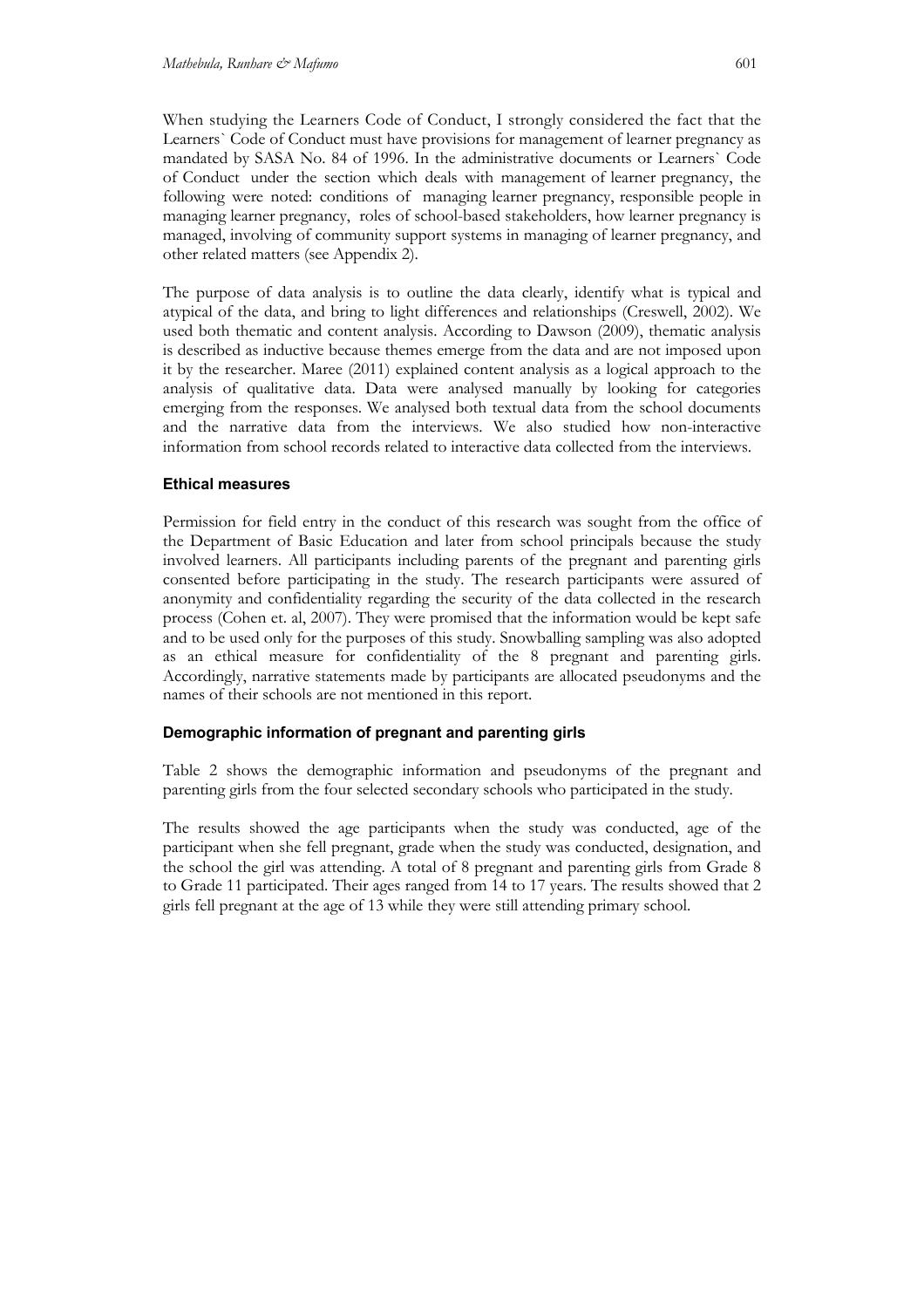| Pseudonym | Age | Age when<br>falling pregnant | Grade | Pregnant/<br>parenting | School |
|-----------|-----|------------------------------|-------|------------------------|--------|
| Nkami     | 14  | 14                           | 08    | Pregnant               | А      |
| Ntsakisi  | 17  | 15                           |       | Parenting              | А      |
| Ntsako    | 16  | 15                           | 10    | Pregnant               | В      |
| Thina     | 15  | 14                           | 10    | Parenting              | В      |
| Josna     | 15  | 15                           | 09    | Pregnant               |        |
| Nyeleti   | 14  | 13                           | 08    | Parenting              |        |
| Legacy    | 15  | 14                           | 10    | Pregnant               | D      |
| Amukelo   | 14  | 13                           | 09    | Parenting              | D      |

Table 2: Pregnant and parenting girls' demographic information

## **Results**

The objective of the study was to examine the effectiveness of school-based interventions for the teaching and learning needs of pregnant and parenting girls. Data were obtained from interviews with School Governing Body (SGB) members, School Management Team (SMT) members, pregnancy-monitoring teachers and class teachers, as well as pregnant and parenting girls, on the effectiveness of the school interventions in terms of gaps between national policy guidelines, school policy guidelines, and practices at the four participating schools. From the gathered narratives of the participants who shared their experiences, we derived two main themes and three corresponding sub-themes (Table 3).

| Theme                                                                                                                                  | Sub-theme                                                                                                                                                                                                                                                                                                 |
|----------------------------------------------------------------------------------------------------------------------------------------|-----------------------------------------------------------------------------------------------------------------------------------------------------------------------------------------------------------------------------------------------------------------------------------------------------------|
| Functional strengths of the school<br>interventions through PMTs for<br>supporting pregnant and parenting girls`<br>educational needs. |                                                                                                                                                                                                                                                                                                           |
| Functional weaknesses of the school<br>interventions on teaching and learning<br>needs of pregnant and parenting girls                 | Gaps between national policy and practice on<br>teaching and learning needs of pregnant and<br>parenting girls;<br>Inconsistent intervention approaches to educational<br>needs of pregnant and parenting girls;<br>Punishment behind parental involvement in<br>supporting pregnant and parenting girls. |

#### **Functional strengths of the school interventions via PMTs for supporting PPLs educational needs**

The study discovered that there were teachers, referred to as pregnant-monitoring teachers, who had the responsibility to monitor pregnant and parenting girls at the four schools. During the interviews, some participants referred to pregnancy-monitoring teachers as link teachers or social workers because of the social-inclusion role they played in the schools for integration of pregnant and parenting girls into mainstream of the learners. Both narrative and textual data established that pregnancy-monitoring teachers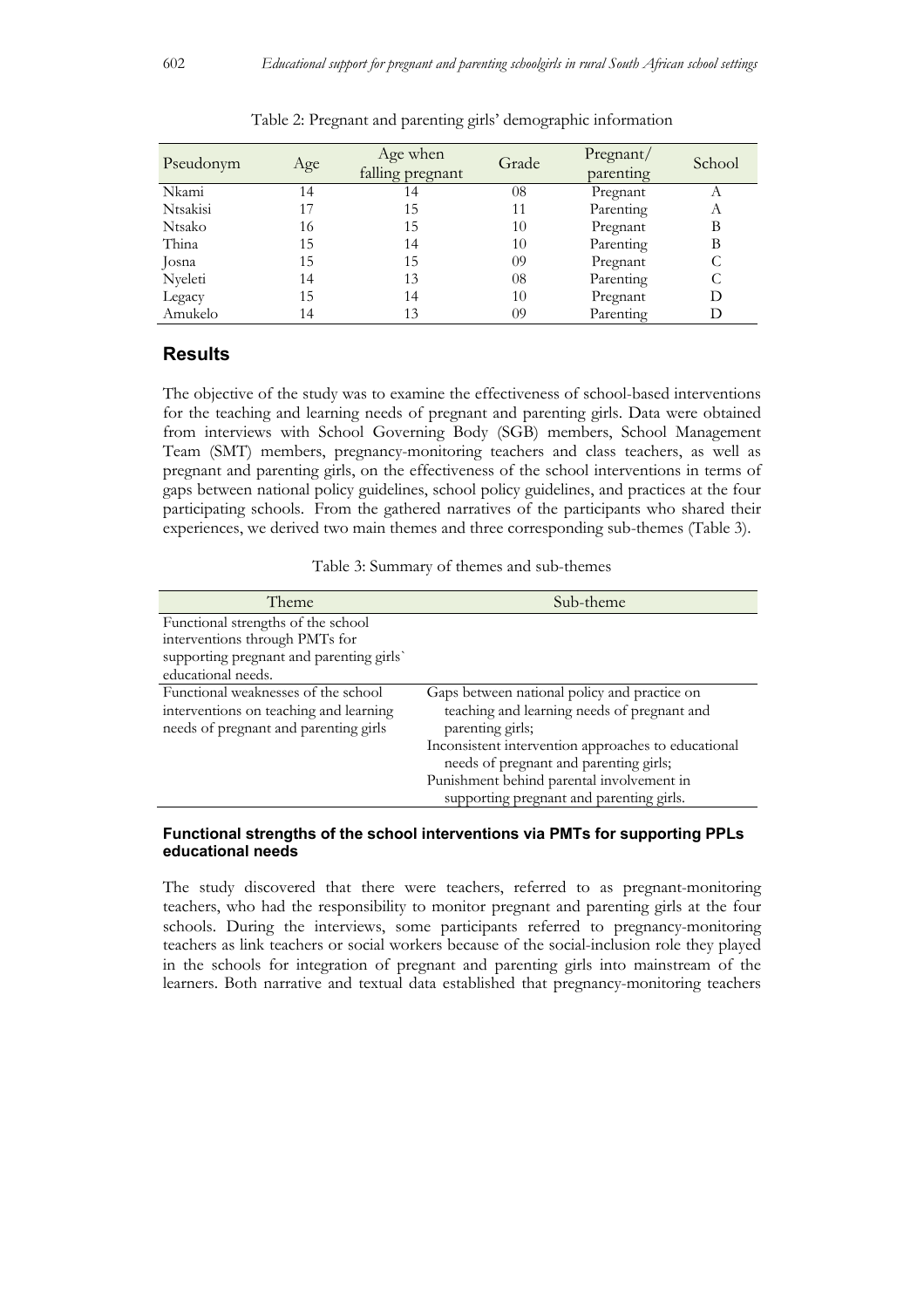were a functional strategy for ensuring that pregnant and parenting girls continued with their schooling.

The significant role of pregnancy-monitoring teachers was summed up by one SMT member from one of the schools who elaborated that:

We have established a team of pregnancy-monitoring teachers to work with pregnant learners. They are delegated to monitor and handle all the pregnancy-related cases [Mr Mabunda].

In the same vein, the role of the pregnancy-monitoring teachers in the educational support structure for pregnant and parenting girls was alluded to by one class teacher who pointed out that:

We have teachers who act as social workers at school. They monitor and support the pregnant learners. Pregnant learners report all their problems to them (Mrs Mdaka).

The above statements showed that pregnancy-monitoring teachers were delegated to monitor and give psychosocial support to pregnant and parenting girls for them to continue with schooling. The pregnancy-monitoring teachers therefore created some level of supportive learning environment for pregnant and parenting girls, which is needed both at school and in the home (Bhana et al. 2006; DoE, 2007; Dlamini, 2016).

#### **Functional weaknesses of the school interventions on teaching and learning needs of pregnant and parenting girls**

Although it was noted that the pregnancy-monitoring teachers were a central arm for the school interventions to minimise the negative effects of schoolgirl pregnancy on pregnant and parenting girls, some functional weaknesses were identified in the way the support to pregnant and parenting girls was provided at all four schools.

#### *Gap between national and school policy and practice*

One of the study findings was that there was gap between the national Department of Education (2007) guidelines to schools on management of pregnant and parenting girls and common practices at the four schools. The narrative data provided by the pregnant and parenting girls indicated that there was a gap between the national policy guidelines and the school practice regarding the number of sick leave days given to pregnant learners for delivery and recovering. Most of the pregnant and parenting girls complained that the number of sick leave days given to them were not enough and this was voiced by a pregnant and parenting girl who complained that, "I gave birth by caesarean, I returned to school two days after I was discharged though I was not fully recovered" [Ntsakisi]. In concurrence, one of the pregnancy-monitoring teachers confirmed that, "Some pregnant learners gave birth by Caesarean delivery and return back to school immediately after delivery" [Mrs Shimati]. Another similar experience was echoed by a parenting girl who complained that: "After giving birth, they give you one week to stay at home and recover although a week was not enough" [Nkami]. The indication from these statements is that schools were not sufficiently considerate on the health of the pregnant and parenting girls.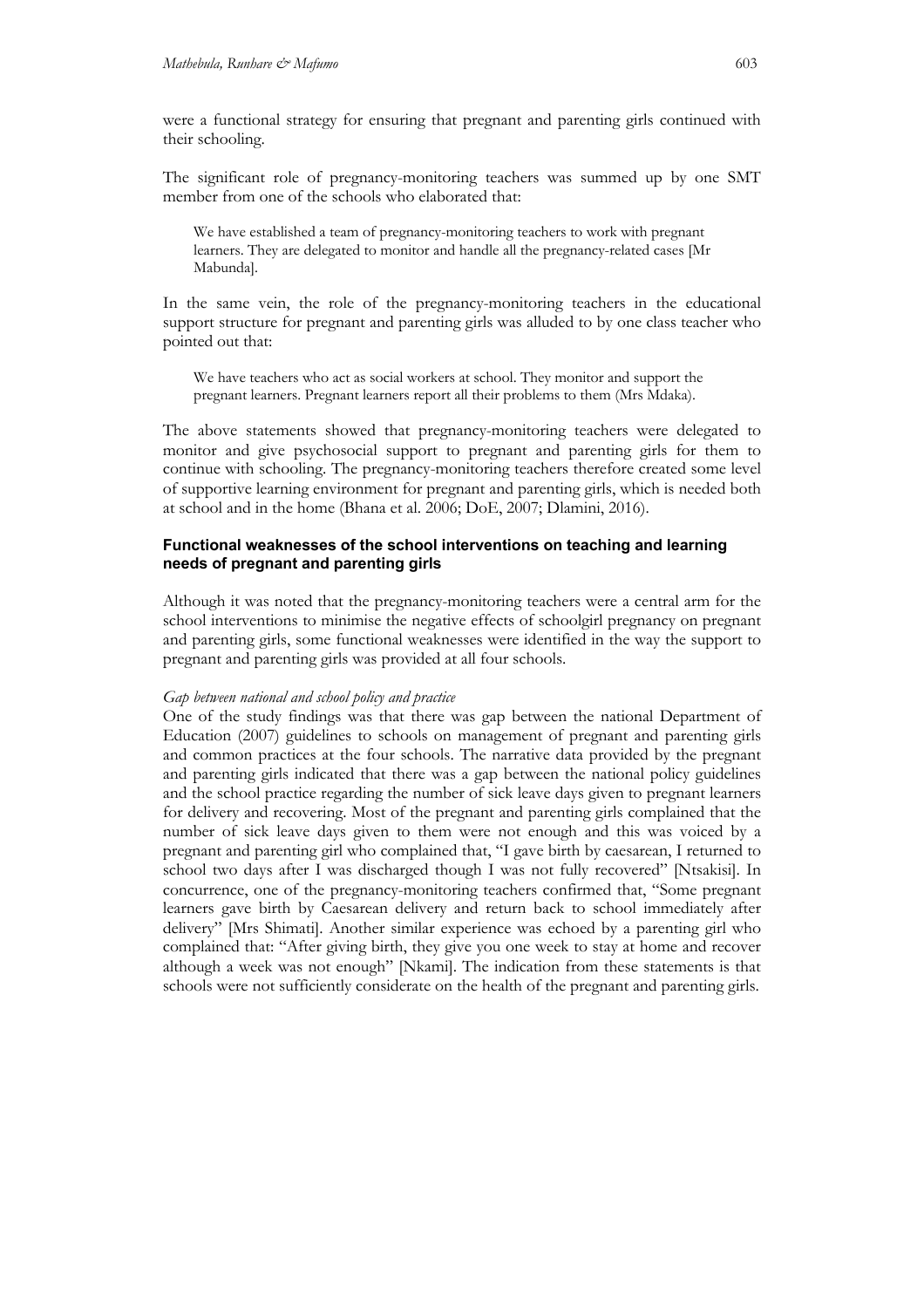From a narrated case by one pregnancy-monitoring teacher who indicated that one pregnant learner nearly gave birth in class: "She kept quiet since morning. Around 12, her waters broke" [Mrs Baloyi]. It appears that some pregnant and parenting girls did not open up for fear of unspecified action against them.

The narratives above showed that there was improper implementation of national policy guidelines which allowed pregnant learners to attend school until they gave birth. It was evident from the narrative data that although pregnant and parenting girls could continue with their schooling during pregnancy, there were both pre- and post-natal conditions which the schools did not handle well.

We concluded from the participants' views that although policy guidelines exist on paper, they are not implemented practically, resulting in pregnant learners attending school until they undergo labour pains. It is also evident from the study that some young mothers were returning to school immediately after giving birth, which contravenes the national policy guidelines that **"**No learner should be re-admitted in the same year that they left school due to pregnancy" (Department of Education [DoE], 2007: 5).

#### *Inconsistent intervention approaches to educational needs of pregnant and parenting girls*

Despite the Bill of Rights which protects all individuals from unequal treatment and discrimination (Republic of South Africa, 1996a), the study disclosed that there were unconstitutional practices at some of the study sites. Narrative data disclosed that there were inconsistencies in the implementation of interventions, which compelled parents or guardians or delegated persons to accompany the pregnant girl to school in order to implement continuous enrolment after falling pregnant, as provided by the education policy (Runhare & Hwami, 2014).

To give more light to the continuous enrolment of pregnant learners, one of the pregnancy-monitoring teachers explained that: "We do not expel pregnant learners. We had advised parents to accompany the pregnant learners, so a pregnant learner is not allowed without her parent**"** [Mr Malungani]. However, a contradictory statement which shows an inconsistent approach within the school was related by one parenting girl who stated that: "My mother was not told to accompany me. The link teachers took her contact details so that they could call her if labour pains start" [Ntsako]. It would seem the schools are not consistent on this practice of parental support as another pregnant and parenting girl from the same school stated that:

We were two pregnant learners in February, and we were accompanied by our parents. From there, I`ve never seen parents until in August when I saw parents again [Thina].

The aforesaid narratives were examples of the general feelings of the pregnant and parenting girls which disclosed inconsistencies in the implementation of school interventions at the four South African schools. It was also evident that although there was a school policy guideline in place, the practice was totally different as the school policy was not adhered to.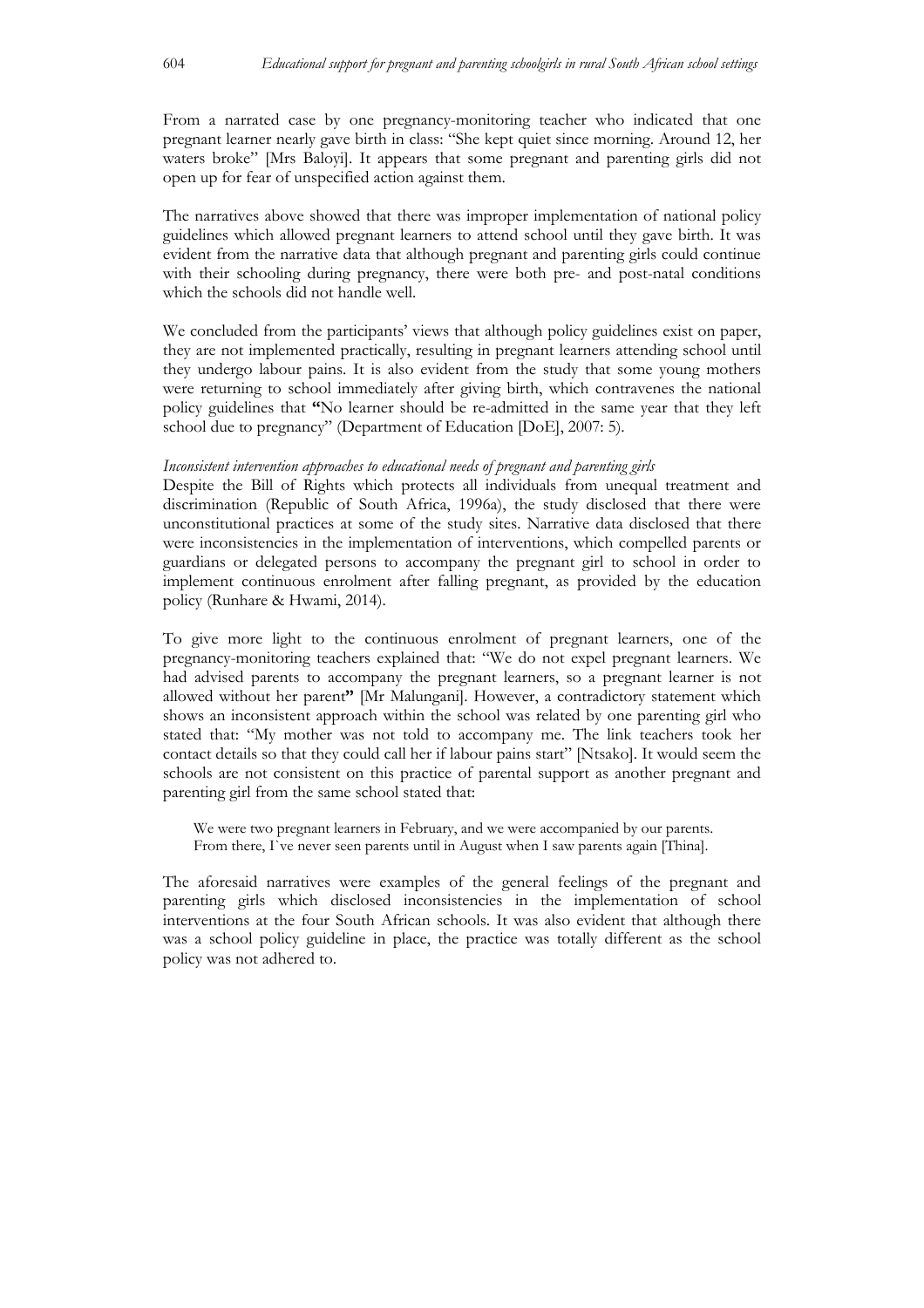*Punishment behind parental involvement in supporting pregnant and parenting girls*

Although the national policy guidelines state the roles and responsibilities of parents regarding the support which must be given to pregnant learners (Department of Education, 2007), this study noted mismanagement of parental involvement at schools. Due to the manner of implementation, the demand for parents to accompany pregnant and parenting girls to school was viewed negatively, despite its noble intention of protecting the educational rights of the pregnant and parenting girls (Bhana et.al., 2006).

The demand for parental support to pregnant and parenting girls was emphasised by one pregnancy-monitoring teacher who indicated that:

Parents must accompany their pregnant children to school to take care of their child if she experiences labour problems because teachers are not nurses [Mrs Shivambu].

In the same vein, one SGB member from the other school concurred:

All parents should accompany their pregnant children to school. If the parent is not at school therefore the pregnant learner is not allowed to attend (Mr Baloyi).

We noted from these statements that there was a restriction attached to the school rule regarding the involvement of parents, which participants did not take in the positive manner. An unhappy experience on the negative perceptions of the pregnancy-monitoring teachers was displayed by one pregnant girl who complained that:

I was taken from the classroom by pregnancy-monitoring teacher while writing a test because my mother did not accompany me to school [Josna].

The statement demonstrates an inappropriate action by a pregnancy-monitoring teacher, taking a pregnant girl from an examination just because of failure to be accompanied to school by a parent.

Inconsiderate practices by pregnancy-monitoring teachers were exposed by one class teacher who bemoaned that "Orphan pregnant learners stay at home rather than come to school, for fear of being embarrassed" [Mr Chuma].

These statements show that the work of pregnancy-monitoring teachers seemed like a push-away-factor for pregnant learners, as also was observed by Maputle et al. (2015:148) who stated, "There was drop-out and expulsion of pregnant learners who did not have parents or guardians to wait at the school gate".

It was therefore evident that what the schools were doing in this regard violated the educational rights of pregnant and parenting girls since it was against the laid down policy that "Punishing learners because they are pregnant is against the law and the constitution." (Draga, Stuurman & Petherbridge, 2017:162).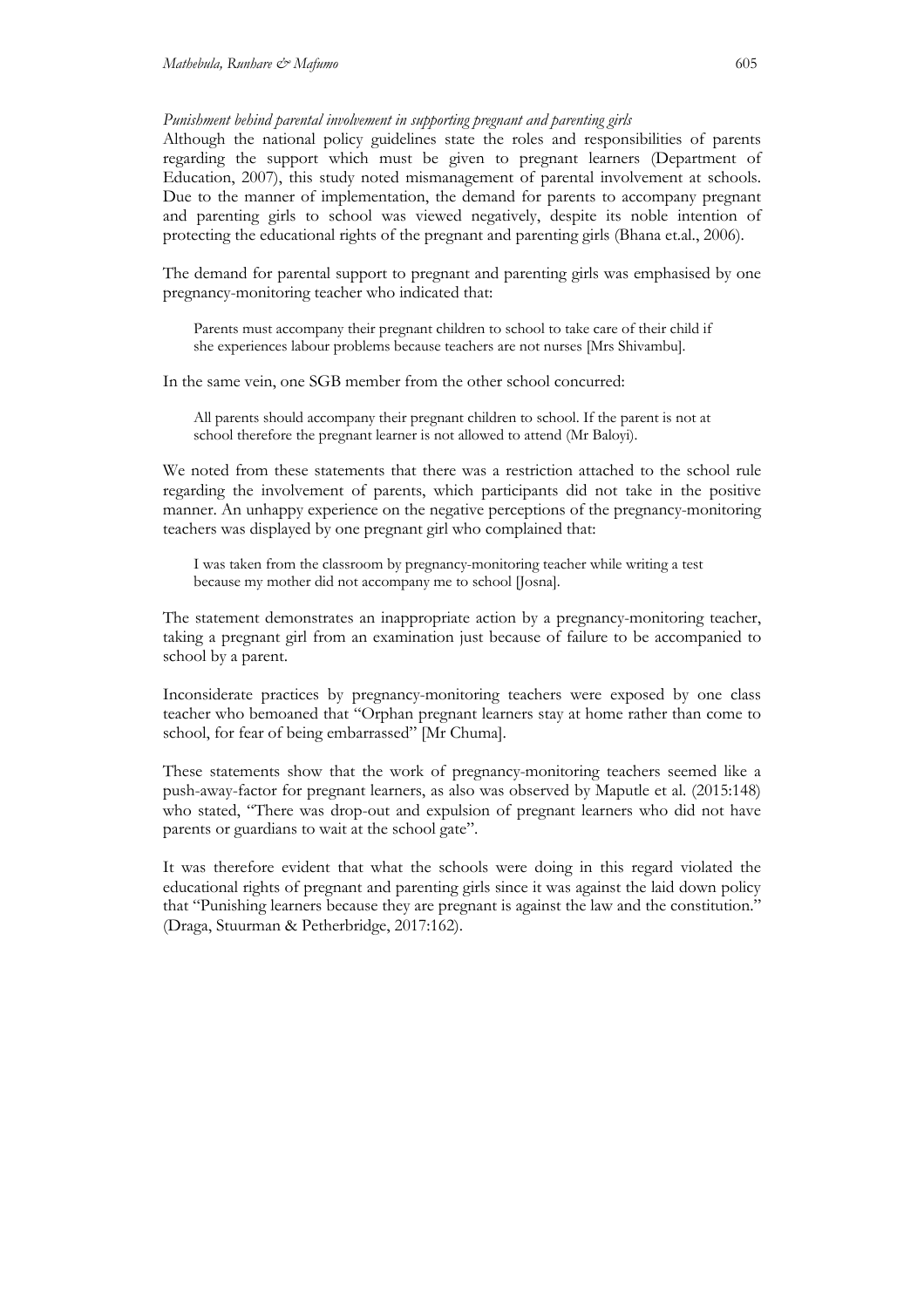## **Discussion of results**

This study revealed that there were school interventions to counter the negative effects of schoolgirl pregnancy on teaching and learning used by the key education duty bearers at the four participating schools. There was clear observation of the national policy guidelines by the four schools that pregnant learners could continue with their schooling before and after giving birth (Department of Education [DoE], 2007; Runhare & Hwami, 2014).

The study found that the roles of pregnancy-monitoring teachers could be beneficial to pregnant and parenting girls although at times their activities created a burden to the pregnant and parenting girls that they meant to serve. The role of pregnancy-monitoring teacher was established as an inclusion strategy to allow pregnant and parenting girls to continue with their schooling and so enhance their educational opportunities, in line with the national policy guidelines which specify that:

The designated educator or educators should take responsibility for the implementation and management of these measures, on behalf of the school (DoE, 2007: 5).

Though the four schools had a Learners` Code of Conduct drawn in line with SASA No 84 of 1996, they did not all implement them fully. The study disclosed that the Learners` Code of Conduct at all the four participating schools did not have a clause on the management and prevention of learner pregnancy. It was found that while the policy was available, discrepancies in the implementations were noted. The study further divulged that there was no written evidence on management and prevention of learner pregnancy on school guidelines of all the four schools. The findings were based on the narrative data systematically written down from different participants during interviews, but some room remained for teachers' haphazard practices with pregnant and parenting girls.

The study revealed that parents or guardians were compelled to accompany their pregnant girls to school in case of pregnancy related health problems. However, some pregnancymonitoring teachers misused this school strategy and deprived pregnant girls of their right to education due to inconsiderate and inconsistent application of this regulation. It was disclosed that in the same school, some pregnant learners could be sent back home for not being accompanied by their parents while others were not. Such unequal treatment is contrary to the Constitution of the Republic of South Africa Number 108 of 1996 that contains the Bill of Rights which protects every person from unfair discrimination and unequal treatment (Republic of South Africa, 1996a).

## **Conclusion**

The study disclosed that there were both functional strengths and functional weaknesses in the school interventions used by duty bearers at the four participating schools. Although the functioning of the pregnancy-monitoring teachers had some unsatisfying practices, the study found pregnancy-monitoring teachers` roles to be beneficial for pregnant and parenting girls' right to education if the roles were well implemented.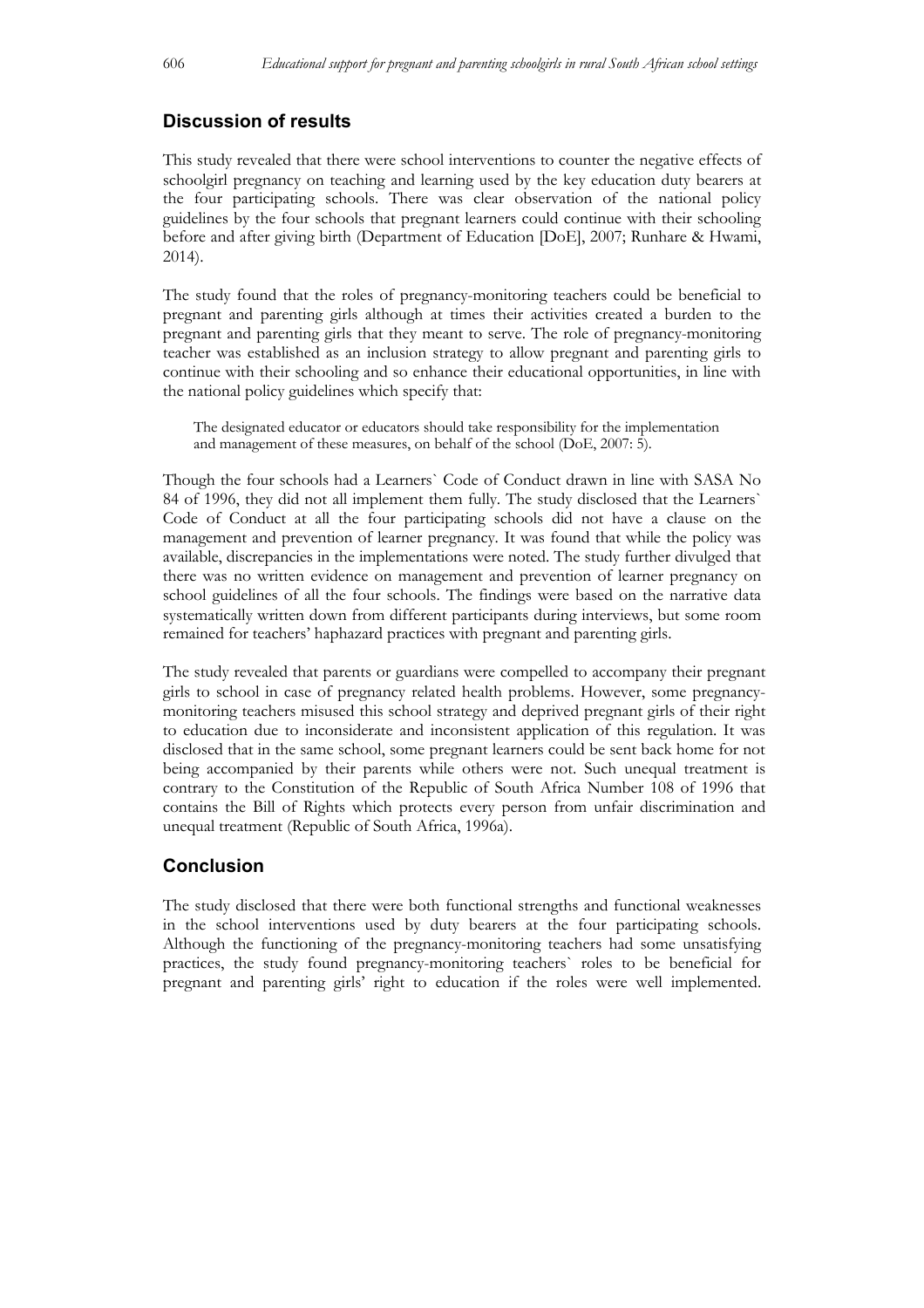Although the schools have Learners' Codes of Conduct, there is non-alignment between policy and practice as management of pregnant and parenting girls was not clearly indicated in school policies. The study therefore concluded that while most South African schools could be providing the basic right to education for pregnant and parenting girls to continue with their education, pregnant and parenting girls may not be benefiting academically because of weak school policy and practices environments.

## **Acknowledgement**

This work is based on the research supported wholly/in part by the National Research Foundation (NRF) of South Africa (Grant Number:120744). Opinions, findings and conclusions or recommendations expressed are that of the authors and the NRF accepts no liability whatsoever in this regard.

This article is drawn mainly from the first author's thesis:

Mathebula, R. N. (2019). *School-based interventions into effects of schoolgirl pregnancy on teaching and learning in Mopani District, Limpopo Province, South Africa*. Unpublished DEd thesis, University of Venda, South Africa. http://hdl.handle.net/11602/1439

## **References**

- Bhana, D., Morrell, R., Epstein, D. & Moletsane, R. (2006). The hidden work of caring: Teachers and the maturing AIDS epidemic in diverse secondary schools in Durban. *Journal of Education*, 38(1), 5-24. https://hdl.handle.net/10520/AJA0259479X\_53
- Bhengu, L. (2021). Gauteng records more than 23 000 teen pregnancies in one year, some moms as young as 10. *News24,* 17 August. https://www.news24.com/news24/southafrica/news/gauteng-records-more-than-23- 000-teen-pregnancies-in-one-year-some-moms-as-young-as-10-20210817
- AFP (Agence France-Presse) (2021). How Romania's teenage pregnancies lead to 'broken destinies'. *France24*, 26 March. https://www.france24.com/en/live-news/20210326 how-romania-s-teenage-pregnancies-lead-to-broken-destinies
- Chigona, A. & Chetty, R. (2008). Teen mothers and schooling: Lacunae and challenges. *South African Journal of Education,* 28, 261-281. https://files.eric.ed.gov/fulltext/EJ1149989.pdf
- Chilisa, B. (2002). National policies on pregnancies in education systems in Sub-Saharan Africa: The case of Botswana. *Gender and Education,* 14(1), 21-35. https://doi.org/10.1080/09540250120098852

Creswell, J. W. (2002). *Educational research: Planning, conducting and evaluating quantitative and qualitative research.* New York: Pearson Education. [6th ed., 2020] https://www.pearson.com/uk/educators/higher-educationeducators/program/Creswell-Educational-Research-Planning-Conducting-and-Evaluating-Quantitative-and-Qualitative-Research-Global-Edition-6th-Edition/PGM2871280.html

Dawson, C. (2009). *Introduction to research methods. A practical guide for anyone undertaking a research project* (4th ed.). London: How to Books.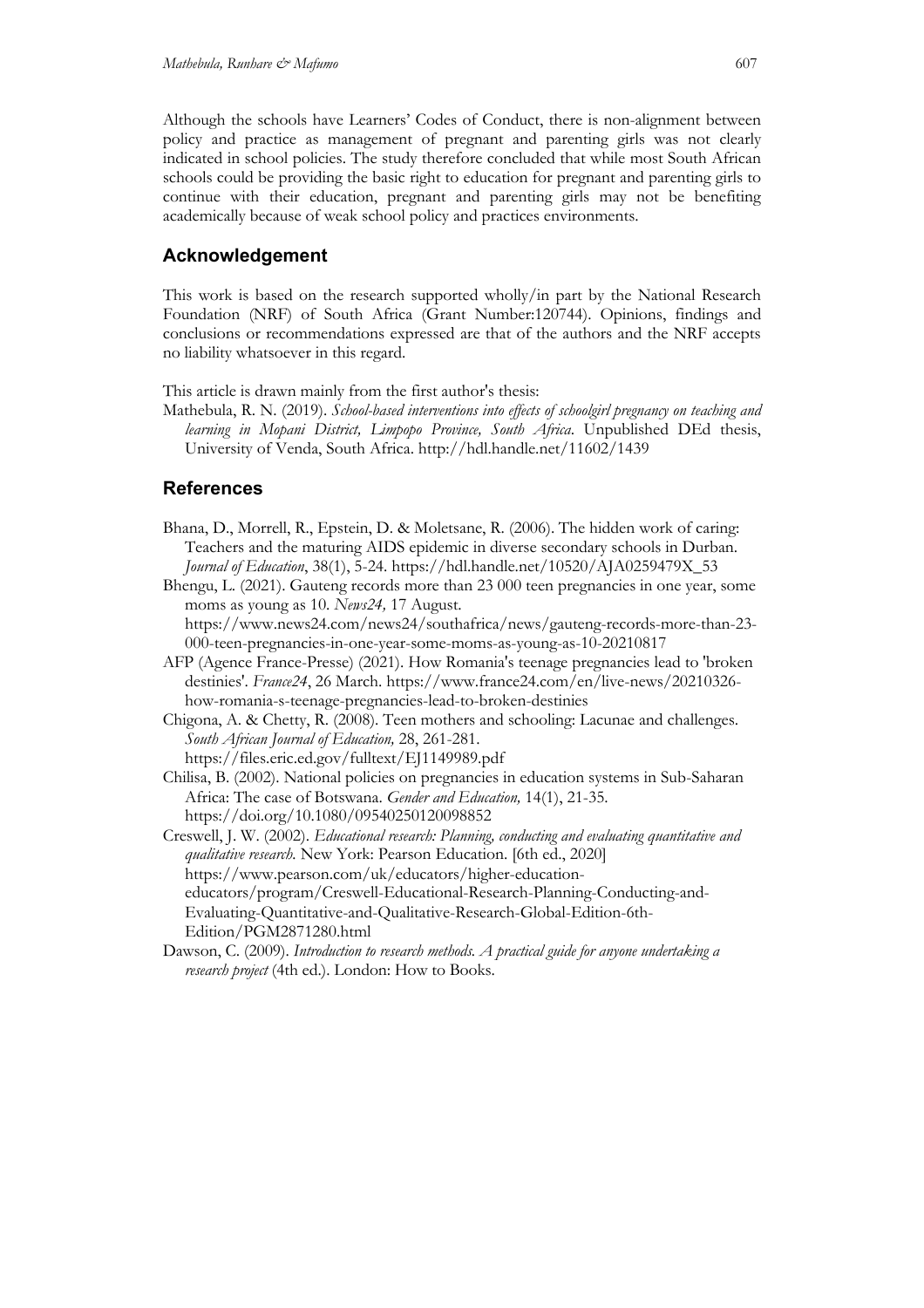- Department of Education (DoE) (2007). *Measures for the prevention and management of learner pregnancy*. Pretoria: Government Printer. https://eceducation.gov.za/download-librarydocument/907d2bb4-3f31-45ae-9feb-4680ff01e0c2
- Dlamini, N. (2016). *Teenage mothers` experiences of motherhood: Schooling, stigma and learned responsibility: A case study of teenage mothers of school going age in a peri-urban area in Kwa-Zulu Natal.* MA dissertation, Stellenbosch University, South Africa. http://hdl.handle.net/10019.1/98667
- Draga, L., Stuurman, C. & Petherbridge, D. (2017). Chapter 8: Pregnancy. In F. Veriava (Ed.), *Basic education rights handbook: Education rights in South Africa*, pp.161-171. Johannesburg: SECTION27.
	- https://eduinfoafrica.files.wordpress.com/2016/11/basiceducationrightshandbookcomplete.pdf
- Galal, S. (2021). Share of teenage pregnancies in South Africa 2018-2019, by age. *Statista*, 15 July. https://www.statista.com/statistics/1115755/share-of-teenage-pregnanciesin-south-africa-by-age/
- Grant, M. J. & Hallman, K. K. (2008). Pregnancy-related school dropout and prior school performance in KwaZulu-Natal, South Africa*. Studies in Family Planning*, 39(4), 369-382. https://www.jstor.org/stable/20454482
- Kaufman, C. E., de Wet, T. & Stadler, J. (2000). *Adolescent pregnancy and parenthood in South Africa*. Policy Research Division Working Paper No.136. New York: Population Council. https://doi.org/10.1111/j.1728-4465.2001.00147.x
- Maputle, M. S., Lebese, R. T. & Khoza, L. B. (2015). Perceived challenges faced by mothers of pregnant teenagers who are attending a particular school in Mopani District, Limpopo Province, South Africa. *International Journal of Education Sciences*, 10(1), 142-148. https://doi.org/10.1080/09751122.2015.11890352
- Maqhina, M. (2019). Concern as more than 120 000 schoolgirls fall pregnant. *Independent Media*, 13 December. https://www.iol.co.za/news/politics/concern-as-more-than-120-000-schoolgirls-fall-pregnant-39196455
- Maree, K. (2011). *First steps in research.* Pretoria: Van Schaik. [2019 ed.] https://www.vanschaiknet.com/book/view/477
- Mavhunga, C. (2021). Zimbabwe reports major rise in teen pregnancies during pandemic. *Voice of America*, 16 April. https://www.voanews.com/covid-19-pandemic/zimbabwereports-major-rise-teen-pregnancies-during-pandemic
- McGaha-Garnnet, V. (2007). *Teenage parenting and high school drop-outs: Understanding students' academic, social, and personal influences.* PhD Dissertation, Texas Tech University, USA. http://hdl.handle.net/2346/10097
- Ministry of Education Sport and Culture (MoESC) (1999). *Discipline in schools: Suspensions, exclusion, expulsion and corporal punishment.* Policy Circular Minute, P.35. Harare: MoESC.
- Nabugoomu, J., Seruwagi, G. K. & Hanning, R. (2020). What can be done to reduce the prevalence of teen pregnancy in rural Eastern Uganda?: Multi-stakeholder perceptions. *Reproductive Health*, 17, article 134. https://doi.org/10.1186/s12978-020-00984-x
- National Centre for Health Statistics (2022). *Teen birth rate by State*. CDC/National Center for Health Statistics, 25 February.

https://www.cdc.gov/nchs/pressroom/sosmap/teen-births/teenbirths.htm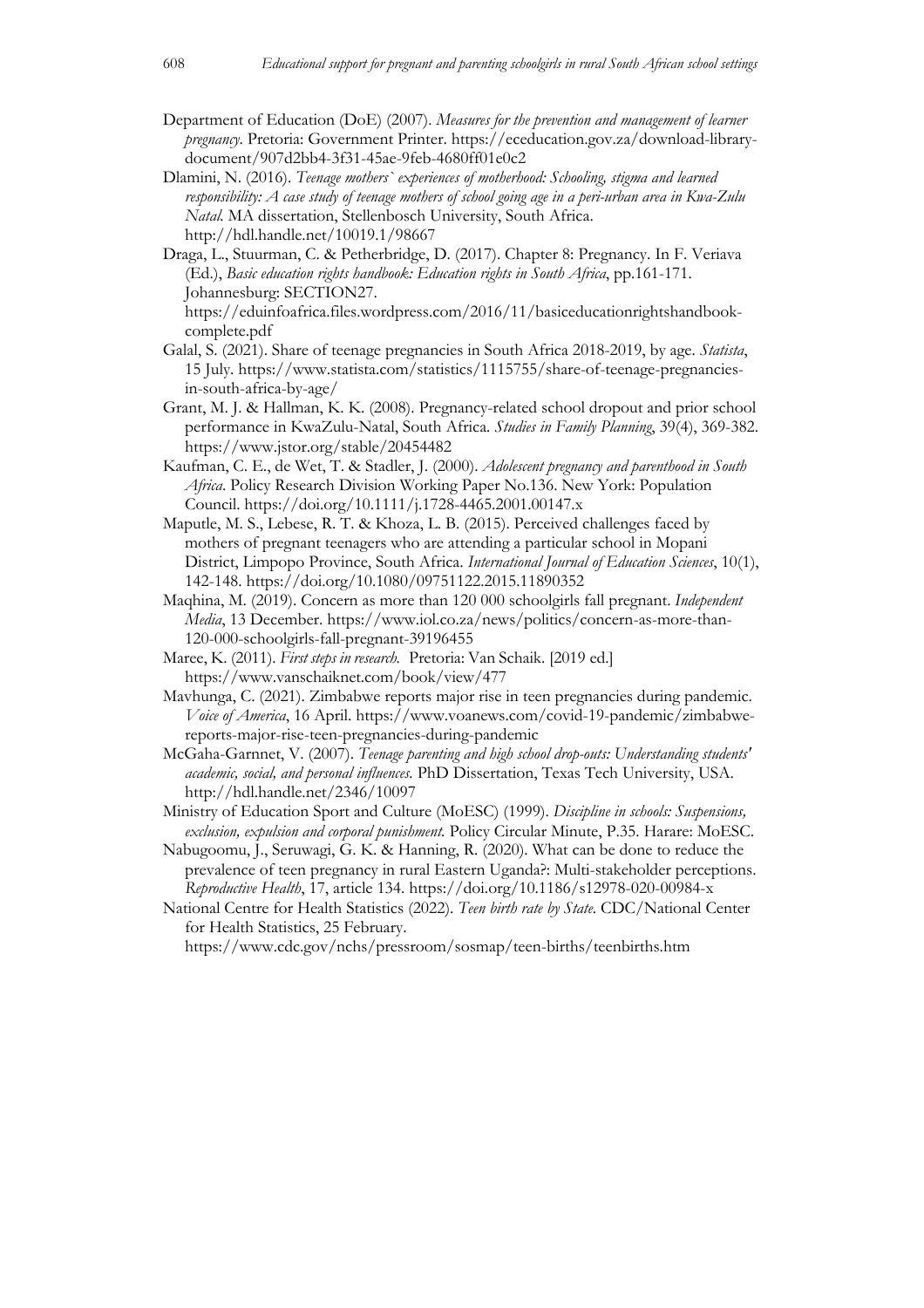- Nkosi, N. N. & Pretorius, E. (2019). The influence of teenage pregnancy on education: Perceptions of educators at a secondary school in Tembisa, Gauteng. *Social Work*, 55(1), 108-115. https://doi.org/10.15270/55-1-698
- Norton, M., Chandra-Mouli, V. & Lane, C. (2017). Interventions for preventing unintended, rapid repeat pregnancy among adolescents: A review of the evidence and lessons from high-quality evaluations. *Global Health: Science and Practice*, 5(4), 547-570. https://doi.org/10.9745/GHSP-D-17-00131

Panday, S., Ranchod, C., Letsoalo, T. & Makiwane, M. (2009). *Teenage pregnancy in South Africa: With a specific focus on school-going learners*. Pretoria, UNICEF. https://healtheducationresources.unesco.org/library/documents/teenage-pregnancysouth-africa-specific-focus-school-going-learners

Ramalepa, T. N., Ramukumba, T. S. & Masala-Chokwe. M. E. (2021). Teenage pregnancies in Bapong schools, Madibeng local municipality: Teachers' views. *South African Journal of Education*, 41(2), 1-8. https://doi.org/10.15700/saje.v41n2a1646 Republic of South Africa (n.d.). *National Development Plan 2030*.

https://www.gov.za/issues/national-development-plan-2030

- Republic of South Africa (1996a). *The Constitution of South Africa Act No. 108 of 1996*. Pretoria: Government Printer. http://www.gov.za/documents/constitution/Constitution-Republic-South-Africa-1996-1
- Republic of South Africa (1996b). *South African Schools Act No. 84 of 1996*. Pretoria: Government Printer.

https://www.gov.za/sites/default/files/gcis\_document/201409/act84of1996.pdf

Republic of South Africa (2000). *Equality and Prevention of Unfair Discrimination Act 4 of 2000*. Pretoria: Government Printer.

http://www.saflii.org.za/za/legis/consol\_act/poeapouda2000637/

- Runhare, T. & Hwami, M.(2014). Legal frameworks on educational provisions for pregnant and parenting teenagers: Implications on the MDG targets of gender equity in education for Sub-Saharan Africa. In E. Shizha (Ed.), *Remapping Africa in the global space: Propositions for change*. Rotterdam: Sense Publishers. 181-195. https://link.springer.com/chapter/10.1007/978-94-6209-836-7\_13
- Samkange, W. (2015). The liberal feminist theory: Assessing its applicability to education in general and early childhood development (E.C.D) in particular within the Zimbabwean context: *Global Journal of Advanced Research,* 2(7), 1172-1178.
- South African Government News Agency (2019). Let's talk to reduce teen pregnancy. *South African News*, 1 August. https://www.sanews.gov.za/south-africa/let's-talkreduce-teen-pregnancy
- Stromquist, N. P. (2005). The impact of globalization on education and gender: An emergent cross-national balance. *Journal of Education*, 37(1), 7-36. https://hdl.handle.net/10520/AJA0259479X\_153
- UNAIDS (2004). *Joint United Nations Programme on HIV/AIDS 2004*. Report on the Global AIDS Epidemic. Geneva: UNAIDS. [2010 report] https://www.unaids.org/globalreport/
- UNICEF (2008). *The state of the world's children 2009.* New York: UNICEF. https://www.unicef.org/reports/state-worlds-children-2009
- UNICEF (2019). *Early childbearing*. https://data.unicef.org/topic/child-health/adolescenthealth/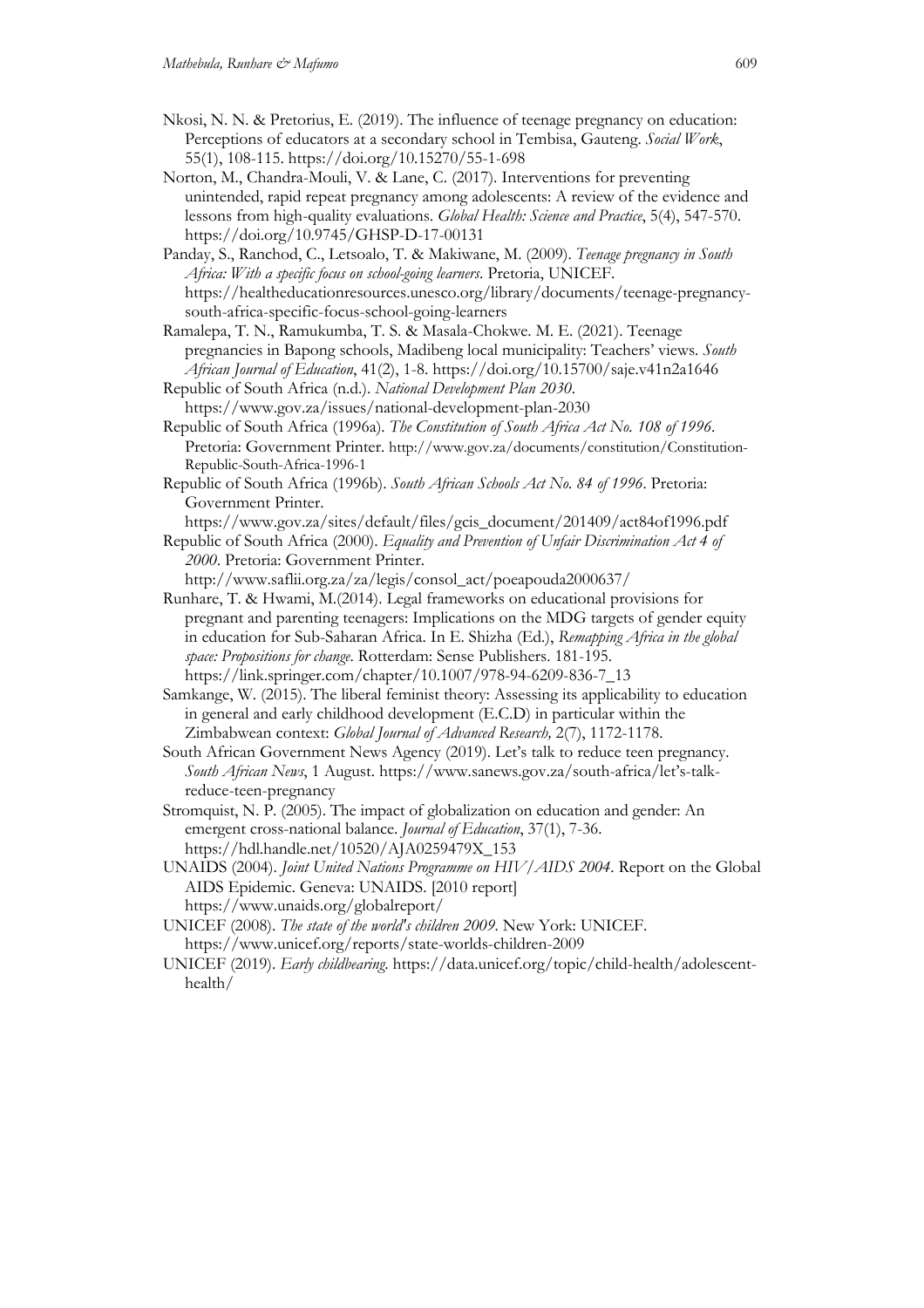- UNCRC (United Nations Convention on the Rights of the Child) (1989). *United Nations Convention on the Rights of the Child*. https://www.unicef.org.au/our-work/informationfor-children/un-convention-on-the-rights-of-the-child
- Villamor, M. (2017). Girls' voices essential in Philippines campaign against teen pregnancy. *UNFPA News*, 21 August. https://www.unfpa.org/news/girls-voicesessential-philippines-campaign-against-teen-pregnancy
- World Bank (2020). *Adolescent fertility rate (births per 1,000 women ages 15-19)*. https://data.worldbank.org/indicator/SP.ADO.TFRT
- World Health Organization (WHO). (2020). *Adolescent pregnancy*. https://www.who.int/news-room/fact-sheets/detail/adolescent-pregnancy
- World Health Organisation (WHO) (2015). *Global standards for quality health-care services for adolescents: A guide to implement a standards-driven approach to improve the quality of health care services for adolescents*. Geneva. https://apps.who.int/iris/handle/10665/183935
- World Health Organisation (WHO) (2010). *Position paper on mainstreaming adolescent pregnancy in efforts to make pregnancy safer*. https://www.gfmer.ch/SRH-Course-2010/adolescentsexual-reproductive-health/pdf/WHO-mainstreaming-adolescent-pregnancy-efforts-MPS-2010.pdf
- Yin, R. K. (2016). *Case study research. Design and methods* (5th ed.). Thousand Oaks, CA: SAGE. [6th ed.] https://www.sagepub.com/hi/nam/case-study-research-andapplications/book250150

## **Appendices: Interview schedules extracted from the thesis**

### **Appendix 1: Focus group interview schedule for school governing body**

- 1. What are your challenges in governing the school which has pregnant and parenting learners?
- 2. Explain the problems which affect pregnant learners in your school?
- 3. Describe the problems which affect the parenting learners in your school.
- 4. How do teachers to support pregnant learners?
- 5. Explain what you are doing as SGB of the school to assist teachers to support parenting learners cope with schooling.
- 6. How effective is your support to PPLs is helping them to cope with their schooling?
- 7. What do you think must still be done by the SGB in your school to help the PPLs to cope with their schooling?

### **Appendix 2: Individual interview schedule for school management team**

- 1. What are the challenges you as SMTs faces in teaching pregnant and parenting learners?
- 2. Describe the problems which affect pregnant and parenting learners in your school.
- 3. What do you do as SMT to assist teachers to support pregnant learners?
- 4. How effective is your support to PPLs is helping them to cope with their schooling?
- 5. Explain the administrative measures you take as SMT members if the pregnant or parenting learner missed lessons due to giving birth.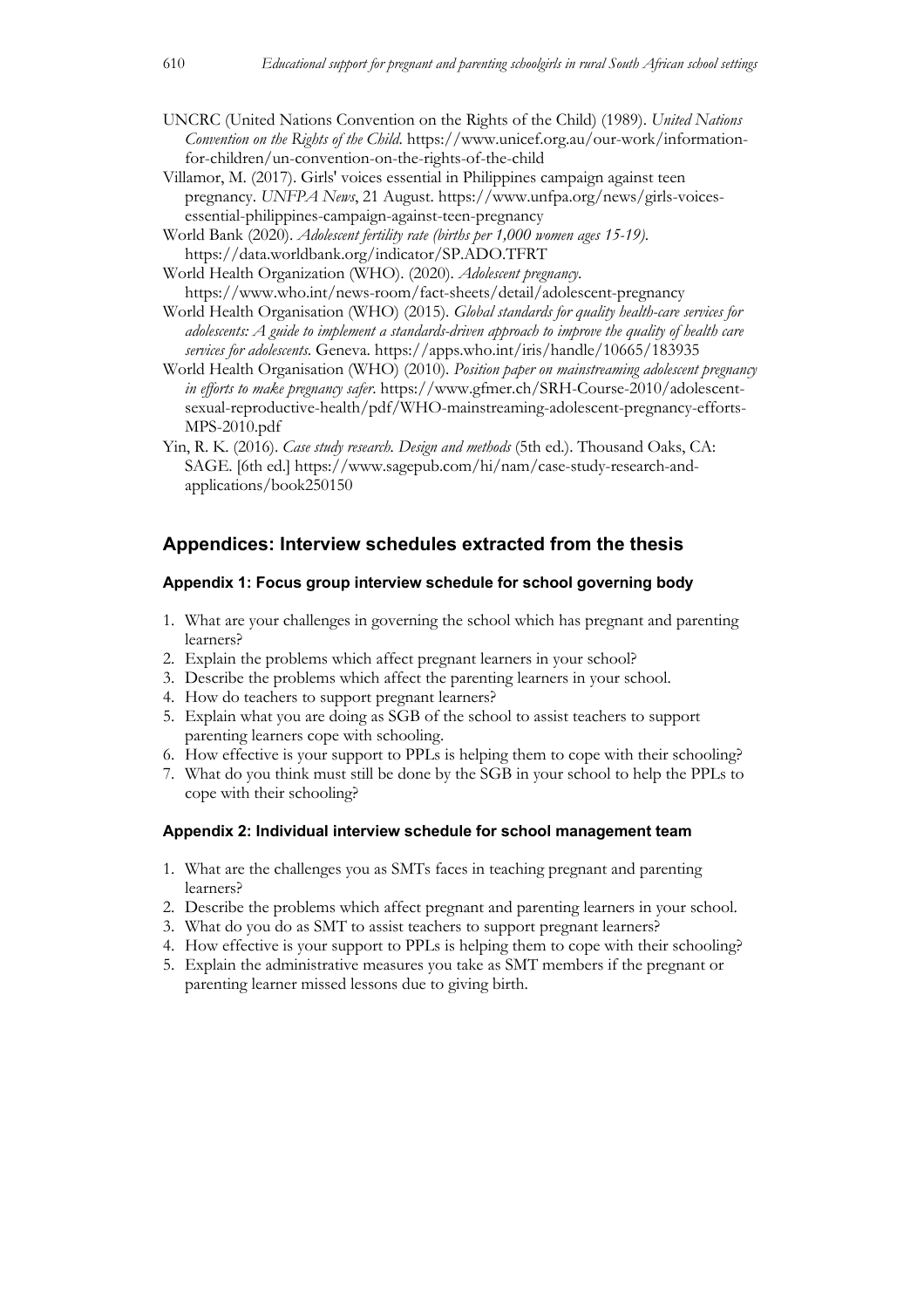6. As SMT, what do you think must still be done to support the pregnant and parenting learners to cope with their schooling?

### **Appendix 3: Individual interview schedule for class teachers**

- 1. What challenges have you experienced in teaching pregnant and parenting learners in your class?
- 2. Indicate the problems which affect pregnant and parenting learners in your class.
- 3. Explain what you are doing as class teachers to assist teachers to support pregnant learners in your class to cope with schooling.
- 4. As class teacher, what measures to you put in place if the pregnant or parenting learner missed lessons due to giving birth?
- 5. How effective is your support to PPLs is helping them to cope with their schooling?
- 6. As class teachers, what do you think you must still do to support PPLs to cope with their schooling?
- 7. Explain the challenges you face as class teachers in supporting PPLs to cope with schooling.

### **Appendix 4: Individual interview schedule for pregnancy monitoring teachers**

- 1. What challenges do you face as monitoring teacher for pregnant and parenting learners?
- 2. As a monitoring teacher for PPLs, indicate the problems which affect pregnant and parenting learners in your school?
- 3. As the monitoring teacher for PPLs explain what you are doing in the school to assist teachers to support these learners with their schooling.
- 4. As Pregnancy Monitoring Teacher, what do you do if the pregnant or parenting learner misses lessons?
- 5. As Pregnancy Monitoring Teacher what support are you giving the PPLs to assist them to cope with their schooling?
- 6. How effective is your support to PPLs is helping them to cope with their schooling?
- 7. As Pregnancy Monitoring Teacher, what do you think you must still do to support PPLs to cope with their schooling?
- 6. As Pregnancy Monitoring Teacher, what challenges do you face to support PPLs to cope with their schooling?

## **Appendix 5: Individual interview schedule for pregnant and parenting learners**

- 1. What are some of the problems that affect you in class as a pregnant or parenting learner?
- 2. Indicate the problems that affect you at school as a pregnant or parenting learner?
- 3. Explain what the school is doing to assist you as a pregnant or parenting learner.
- 4. How do teachers do to you as a pregnant or parenting learner when you miss lessons?
- 5. Describe how your classmates support you to cope with your schooling.
- 6. Describe how your teachers support you to cope with your schooling.
- 7. Describe how the SMT support you to cope with your schooling